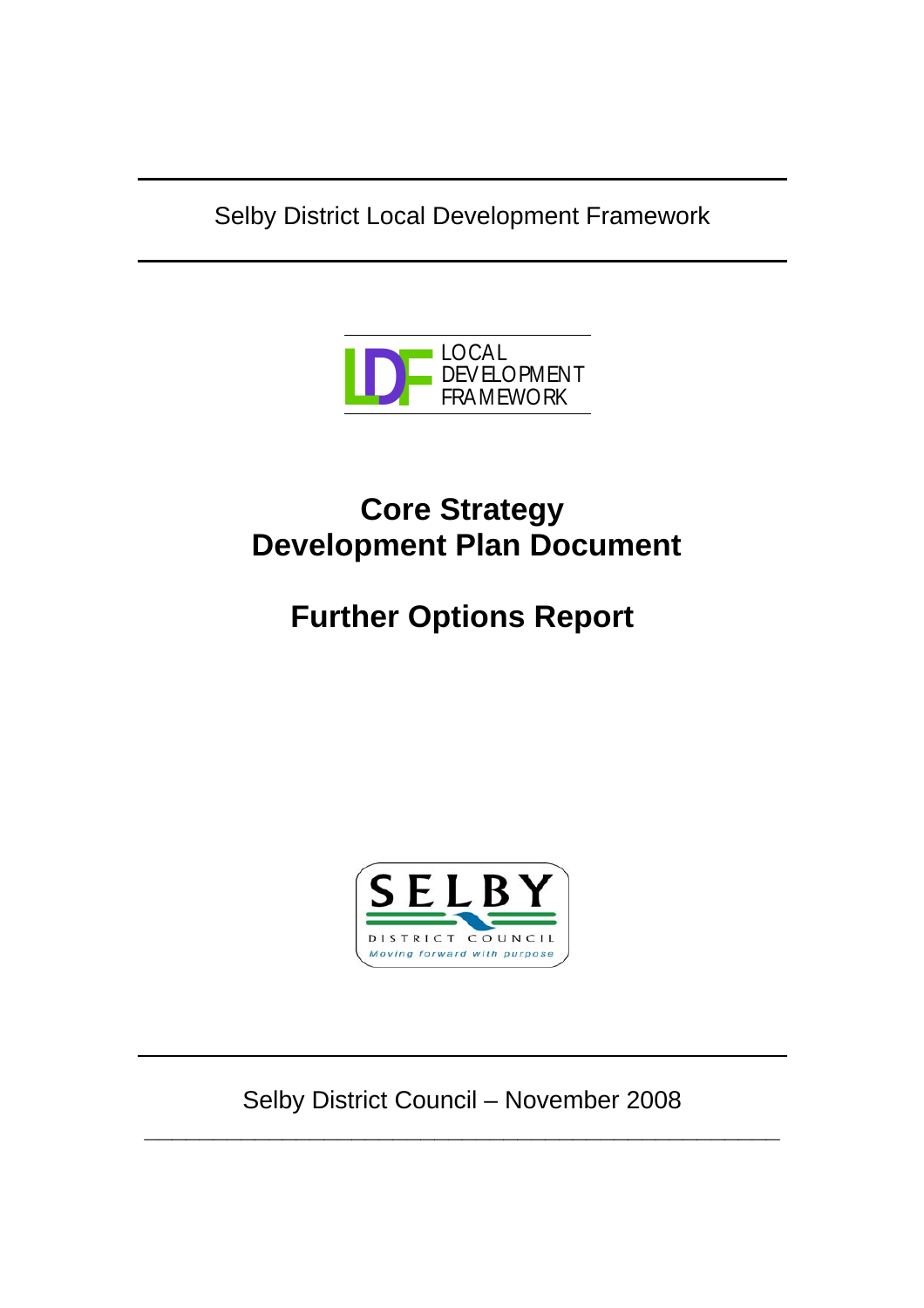# **Selby District Local Development Framework Core Strategy Consultation on Further Options**

# **Contents**

| $\mathbf 1$ . | <b>Introduction</b>                                   |                |  |  |
|---------------|-------------------------------------------------------|----------------|--|--|
|               | The Preparation Process                               | 1              |  |  |
|               | <b>Current Regional Context for the Core Strategy</b> | 3              |  |  |
|               | <b>Policy Areas</b>                                   | 3              |  |  |
| 2.            | <b>The Consultation</b>                               | 5              |  |  |
| 3.            | <b>Housing</b>                                        | $\overline{7}$ |  |  |
|               | Scale of New Housing                                  | 7              |  |  |
|               | Distribution of New Housing                           | 7              |  |  |
|               | <b>Strategic Housing Sites</b>                        |                |  |  |
|               | Managing the Housing Supply                           | 19             |  |  |
|               | Affordable Housing                                    | 20             |  |  |
| 4.            | <b>Economy</b>                                        | 25             |  |  |
|               | <b>Employment Land</b>                                | 25             |  |  |
|               | <b>Employment Policies</b>                            | 28             |  |  |
| 5.            | Environment / Natural Resources / Climate Change      | 31             |  |  |
| 6.            | <b>Sustainable Communities</b>                        | 33             |  |  |
|               | <b>Infrastructure Provision</b>                       | 34             |  |  |
|               | <b>Housing Mix</b>                                    | 35             |  |  |
|               | Gypsies, Travellers and Travelling Show People        | 36             |  |  |
|               |                                                       |                |  |  |

## **The following Background Papers referred to in this report are available on the Council's website**

- No.1 Analysis of Journey to Work in Selby District
- No.3 Producing and Assessing Housing Distribution Options
- No.5 Assessing the Relative Sustainability of Smaller Rural Settlements in Selby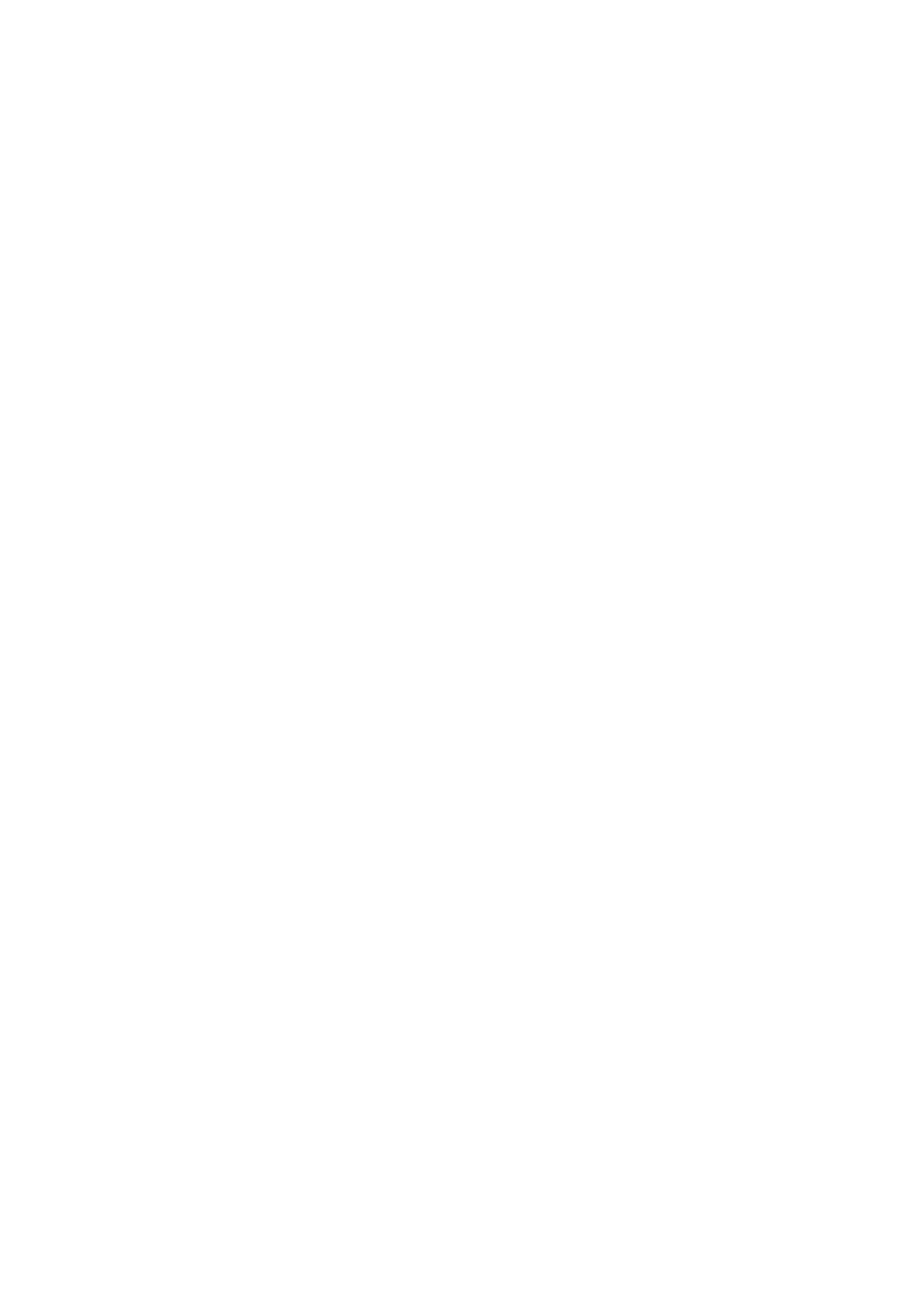# **Introduction**

- The Council is preparing a series of development plan documents  $1.1$ required under the Planning and Compulsory Purchase Act 2004, which will form part of the new 'Local Development Framework' (LDF). The Council's current programme for plan production is set out in its Local Development Scheme (February 2007). When adopted, the plans will replace the Selby District Local Plan, most of the policies of which are saved under the transitional legislation.
- $1.2$ The Core Strategy is one of the first documents to be produced within the LDF and will provide a context with which subsequent Development Plan Documents (DPDs) must conform.
- $1.3$ The Core Strategy will provide:
	- A spatial vision for Selby District and strategic objectives to  $\bullet$ achieve that vision.
	- A development strategy to provide:
		- the context for designating areas where specific policies  $\circ$ will apply, either encouraging development to meet economic and/or social objectives or constraining development in the interests of environmental protection and
		- o designation of strategic sites for housing and economic development to accommodate major growth in Selby and a district-wide framework for the subsequent allocation of sites for housing, employment and other specific uses.
		- o policies setting out the context for more detailed policies and guidance to be included in other LDF documents.
- $1.4$ Site specific policies and allocations for housing, employment and other land uses will be set out in other Local Development Documents, such as the Selby Area Action Plan and an Allocations DPD (see the Local Development Scheme, which is currently being reviewed, for the timetabling of these documents).

**The Preparation Process** 

**Previous Issues and Options Stage** 

 $1.5$ In May 2006 the Council published a consultation document, which discussed and requested views on the main planning issues which might be addressed in the Core Strategy. The report was circulated to all stakeholders and advertised in the local press and on the Council's web-site. 71 individuals and organisations responded.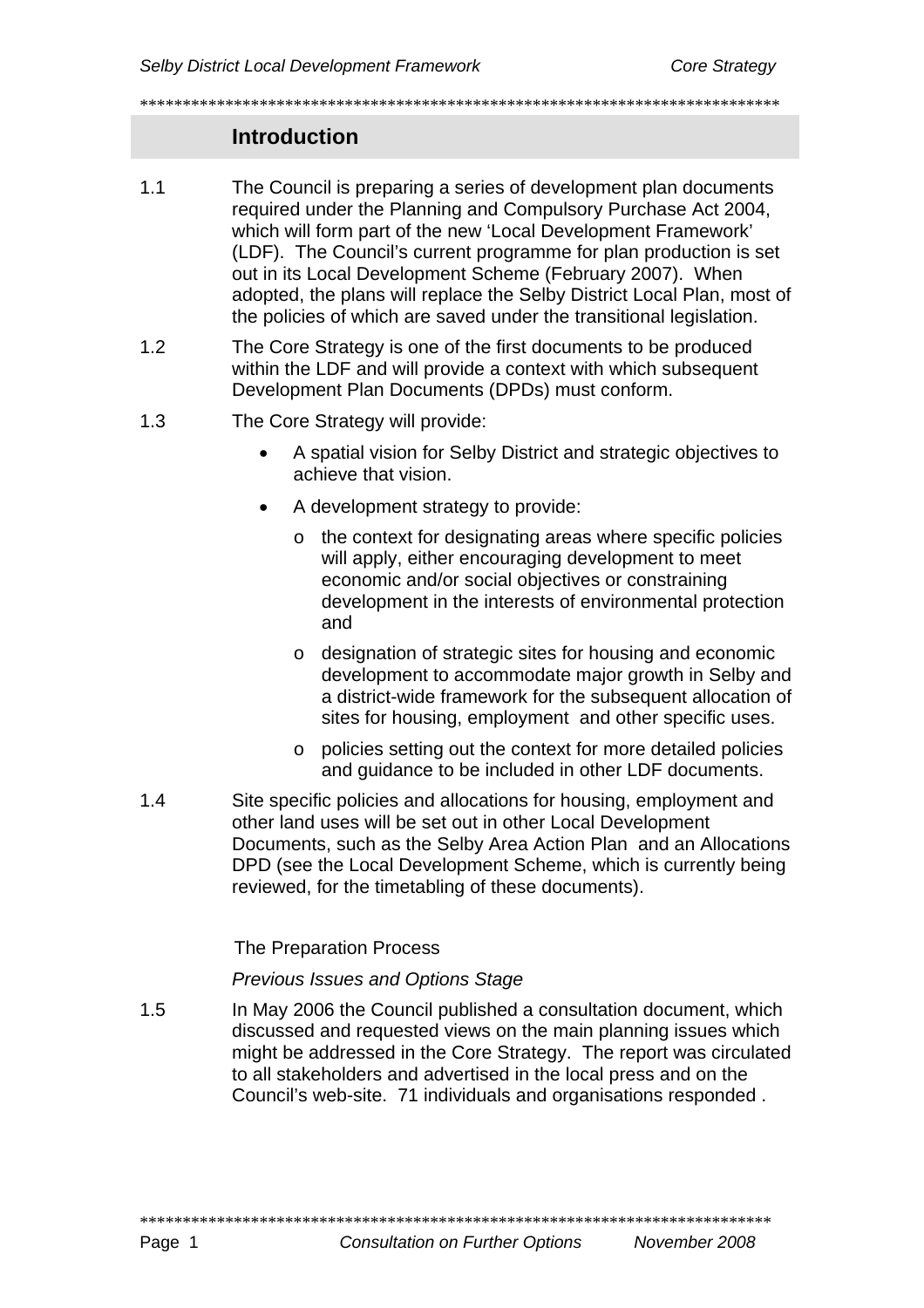\*\*\*\*\*\*\*\*\*\*\*\*\*\*\*\*\*\*\*\*\*\*\*\*\*\*\*\*\*\*\*\*\*\*\*\*\*\*\*\*\*\*\*\*\*\*\*\*\*\*\*\*\*\*\*\*\*\*\*\*\*\*\*\*\*\*\*\*\*\*\*\*\*\*\*

1.6 Views were requested on what were considered to be important issues for the Core Strategy, across a wide spectrum of planning related topics. These included: the future role of the District within the sub-region, bearing in mind the current high levels of out commuting; use of greenfield and previously developed land; affordable housing provision, climate change issues and the spatial strategy for accommodating additional growth.

#### *Interim Housing Policies Consultation*

- 1.7 Although not strictly part of the Core Strategy process, the Council in December 2007, considered the possibility of introducing interim housing policies, to operate in the short term prior to the Core Strategy being adopted. The Council was concerned at the high levels of housing development being brought forward under existing Selby District Local Plan policies, which, if they had continued, would have prejudiced the overall aims of the Regional Spatial Strategy, both in terms of scale and distribution of housing development and restricted the ability to influence housing development through the Core Strategy and other Local Development Framework documents. A second concern, which the policies also tried to address was the desirability of increasing affordable housing provision across the District as a whole.
- 1.8 An extensive consultation was undertaken during February 2008 which elicited a wide ranging response from 122 individuals and organisations. There was extensive support for the policies from the majority of individuals and parish councils but generally a negative reaction from those respondents with a direct association with the development industry. There was also a negative response from Government Office, who questioned the need for and status of the proposed policies.
- 1.9 In the event, after considering the responses, the Council decided not to proceed with the Interim Policies. While the subsequent downturn in the housing market is reducing housebuilding activity, issues on distribution and affordable housing provision remain to be addressed in the Core Strategy. The responses made to the Interim Housing Policies have provided most useful comments which have been taken into account in producing the further options for housing policies presented in this report.

#### *Purpose of this Consultation*

- 1.10 After the Issues and Options stage in 2006, this current consultation represents the next stage of the Core Strategy preparation process.
- 1.11 In view of the time that has elapsed since the Issues and Options consultation, together with the relatively general nature of those issues and options, the Council considers it is appropriate to consult on further policy intentions and options containing more detail.

\*\*\*\*\*\*\*\*\*\*\*\*\*\*\*\*\*\*\*\*\*\*\*\*\*\*\*\*\*\*\*\*\*\*\*\*\*\*\*\*\*\*\*\*\*\*\*\*\*\*\*\*\*\*\*\*\*\*\*\*\*\*\*\*\*\*\*\*\*\*\*\*\*\*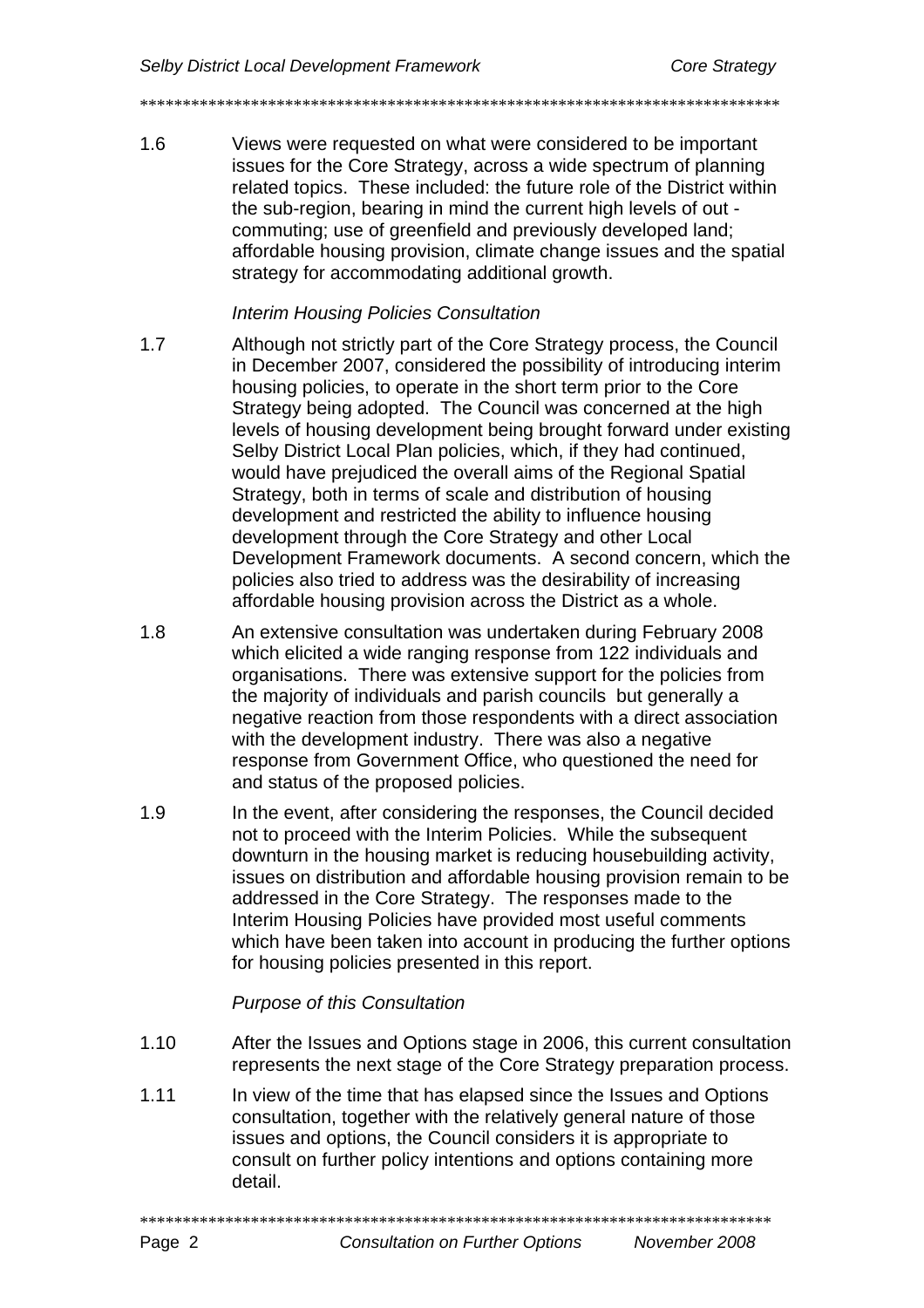- 
- $112$ These options and indicative policies set out the Council's approach to the Core Strategy which has been distilled from examination of the evidence base, the regional context and the results of the previous consultations on Issues and Options and also the consultation earlier this year on possible Interim Housing Policies.

#### **Future Stages**

 $1.13$ Following consideration of the results of this consultation, the Council will prepare a Submission Draft of the Core Strategy, which will be published for comment prior to formal submission. The submitted Core Strategy will then be the subject of an Examination in Public conducted by an independent inspector in order to assess its soundness. The inspector's binding recommendations will then be incorporated into the Strategy prior to adoption by the Council.

**Current Regional Context for the Core Strategy** 

- $1.14$ The strategic planning context for the Core Strategy is provided by national planning policies and guidance and the Regional Spatial Strategy (RSS), entitled The Yorkshire and Humber Plan, which was published in its final form by the Government Office for Yorkshire and the Humber in May 2008.
- $1.15$ The Regional Assembly for Yorkshire and the Humber is undertaking an immediate partial review of the Plan to be completed by 2011 to ensure that longer term housing growth is planned and accommodated in the most sustainable way. This will include consideration of New Growth points and Ecotowns.
- 1 16 The possibility of accommodating an Ecotown within the Leeds City Region is the subject of a separate consultation exercise by the Government, although Selby District Council and other Leeds City Region authorities are opposed to the proposal. At this point in time it is not possible to anticipate the outcome of the Government's deliberations and therefore this strategy is based on the future housing requirement established in the adopted Regional Spatial Strategy, without an Ecotown. It is important that a context for continuing development within the District is established as soon as possible and the Council considers it would be beneficial to continue to prepare the Core Strategy as a basis for planning within the District in the short to medium term, whilst being aware of the potential for possible changes in the longer term.

# **Policy Areas**

 $117$ The Core Strategy is grouped into the following three policy areas: Spatial Strategy - Housing and Economy **Environmental Quality and Natural Resources Sustainable Communities**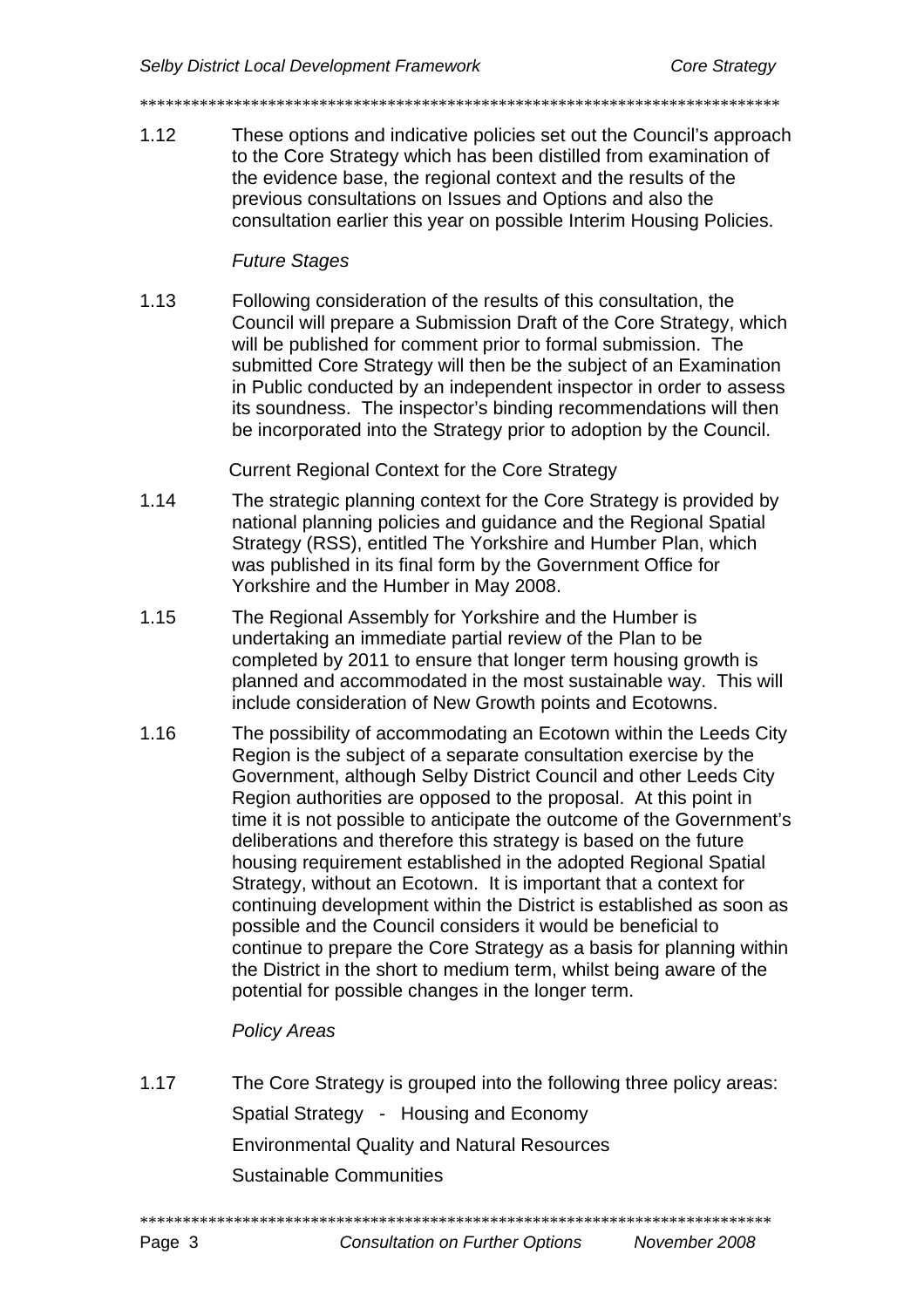$1.18$ Policy intentions and possible options within these areas are discussed below. A series of questions are included to provide a framework to assist respondents.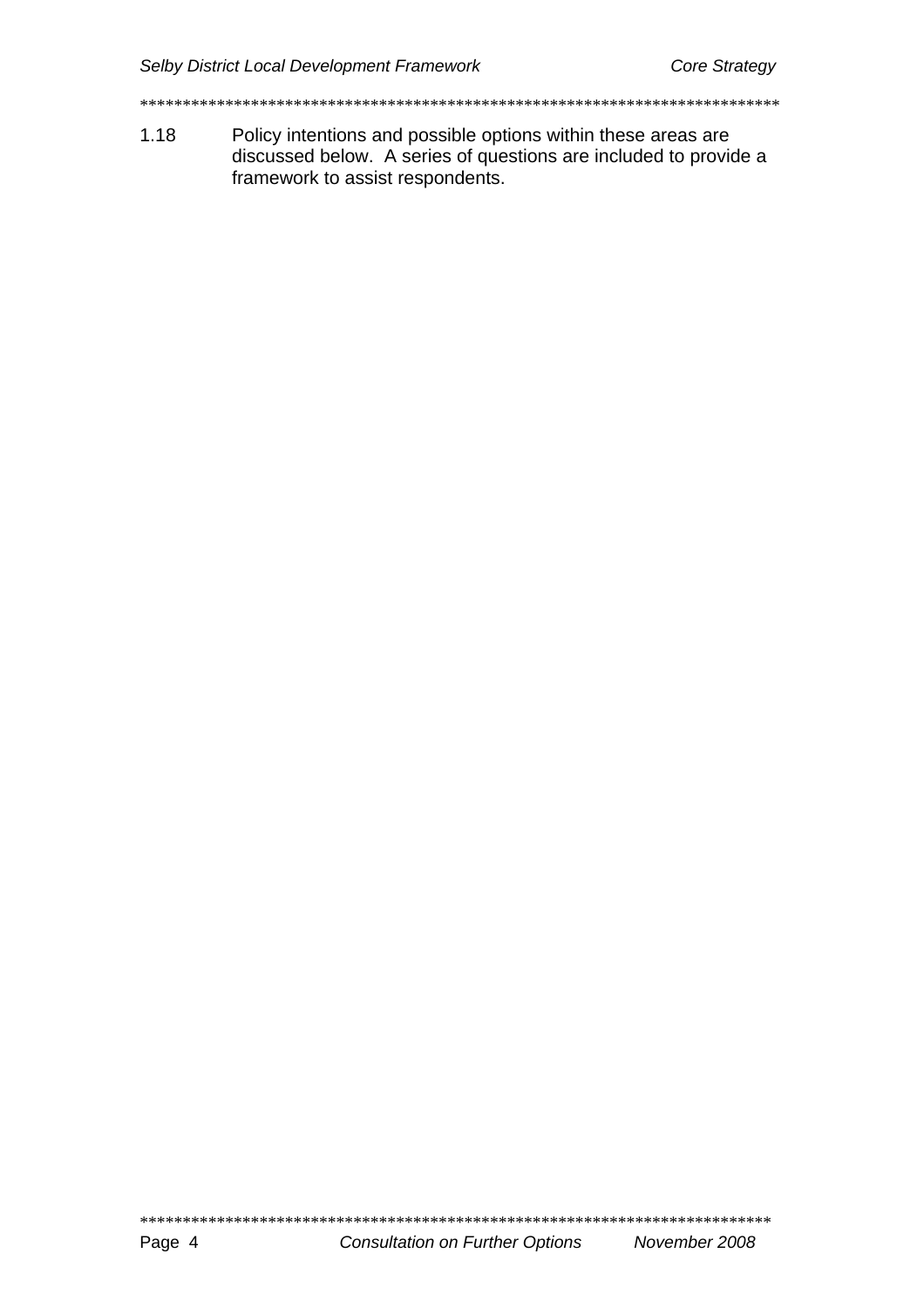# **The Consultation**

- $2.1$ The six weeks consultation period will begin on 6 November 2008 and responses should be submitted to the Council, at the address below, by 18 December 2008.
- $22$ Please use the response form provided to make your comments. A number of questions have been posed in order to highlight issues on which we are seeking comments.
- $2.3$ This consultation document, background papers and copies of the response form are available on the Council's web site www.selby.gov.uk and reponses can be sent by post and electronically.
- $2.4$ Response forms should be sent by post to:

Principal Planner (LDF Team) **Development Policy Selby District Council Civic Centre** Portholme Road **SELBY YO8 4SB** 

Or by email to Idf@selby.gov.uk Or Fax 01757 292090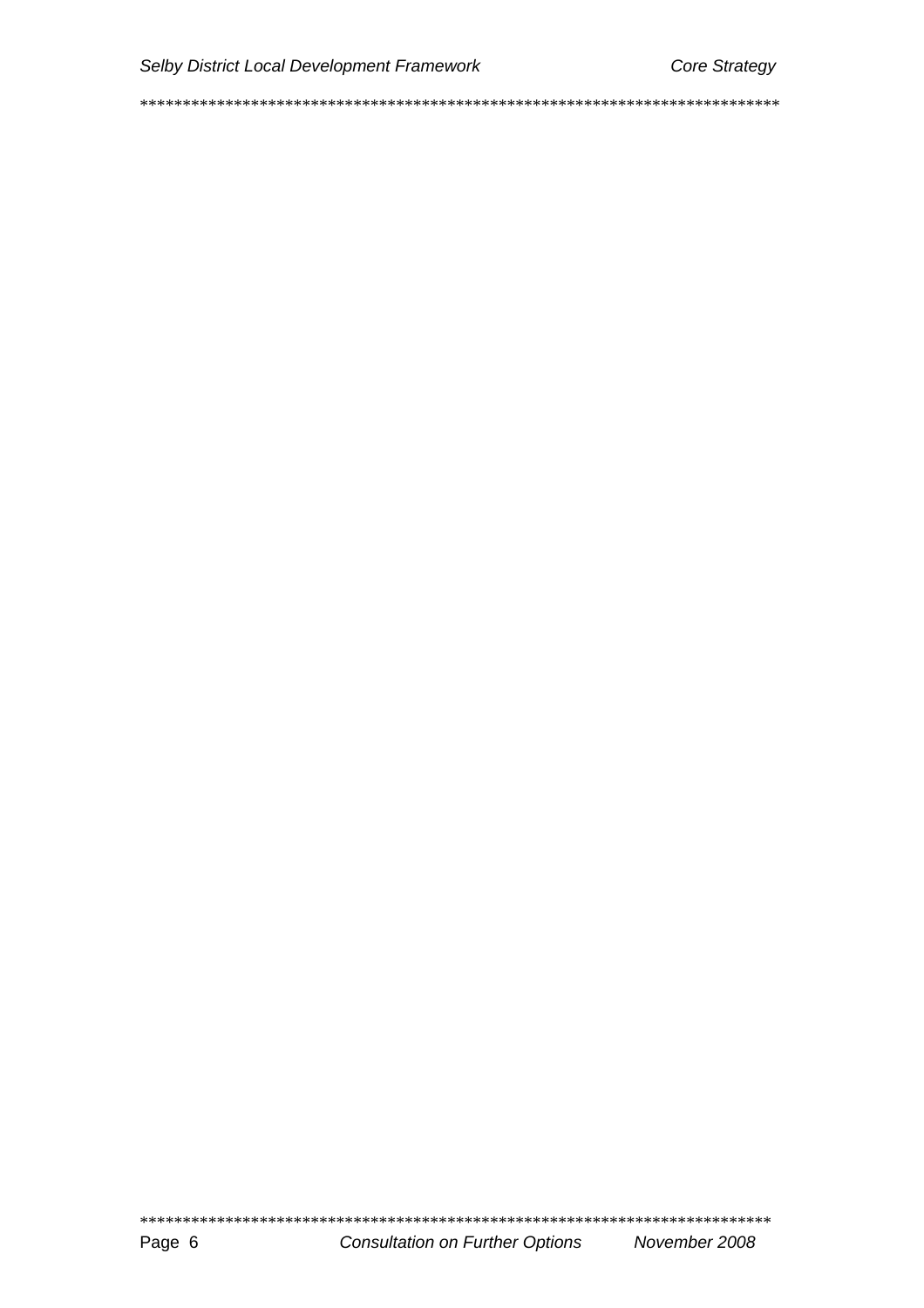\*\*\*\*\*\*\*\*\*\*\*\*\*\*\*\*\*\*\*\*\*\*\*\*\*\*\*\*\*\*\*\*\*\*\*\*\*\*\*\*\*\*\*\*\*\*\*\*\*\*\*\*\*\*\*\*\*\*\*\*\*\*\*\*\*\*\*\*\*\*\*\*\*\*\*

# **Housing**

### **Scale of New Housing**

- 3.1 The requirement for future house building in the Region is set out in The Yorkshire and Humber Plan (Regional Spatial Strategy), which also establishes the number of dwellings required for individual Local Authority areas.
- 3.2 The Regional Spatial Strategy (RSS) establishes the following minimum requirement for house building within Selby District :-

| April 2004 – March 2008                                     | 390 dwellings per year. |
|-------------------------------------------------------------|-------------------------|
| April 2008 – March 2026                                     | 440 dwellings per year. |
| This gives a requirement of at least 0,480 dwellings in the |                         |

This gives a requirement of at least 9,480 dwellings in the period up to 2026.

3.3 House building rates in the District between 2004 and 2008 have averaged 640 dwellings per year, which has the effect of reducing the requirement to 384 dwellings per year from 2008 onwards. In addition existing unimplemented housing permissions (termed commitments) amount to 2,637 dwellings (as at  $31<sup>st</sup>$  March 2008). In total, therefore, allowing for a 10% proportion of the commitments not being implemented, it is proposed to provide additional land for a minimum of approximately 4,550 new dwellings (253 dwellings a year) between 2008 and 2026.

#### **Distribution of New Housing**

Context

- 3.4 The context for determining the distribution of new housing within the District is established in national and regional planning guidance. The Regional Spatial Strategy directs that the focus for growth within the District should be Selby, as the Principal Town.
- 3.5 Outside Selby, the RSS indicates that Local Service Centres should be defined to provide a focus for more limited locally orientated development, and generally seeks to prevent dispersal of development to other settlements and the open countryside. It indicates that Local Development Frameworks, should identify local development needs that are essential to support village communities as well as the appropriate limited types of development that would be acceptable in the open countryside, in line with Planning Policy Statement 7.
- 3.6 Planning Policy Statement 7 Sustainable Development in Rural Areas (2004) is a national policy statement which makes reference to allowing some development in villages of a lower order than Local Service Centres where they have important roles in the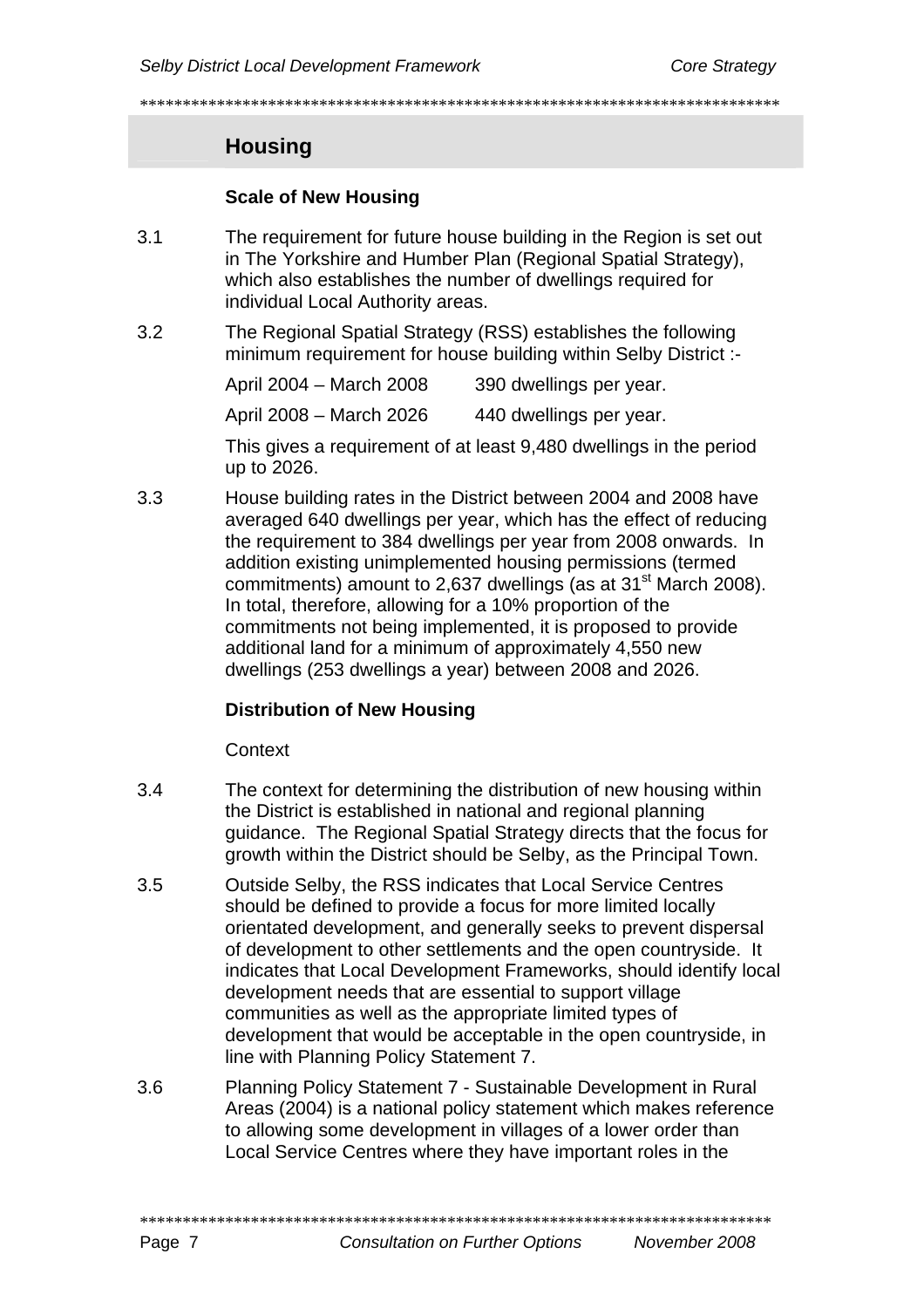provision of local employment, services and facilities.

**Issues and Options Consultation** 

- $3.7$ The Council first consulted on this topic in May 2006 through the Issues and Options report, when four options were put forward:
	- 1) Growth concentrated in Selby town and adjoining Parishes
	- 2) Growth in Selby plus additional growth, over and above local needs, in Sherburn in Elmet and Tadcaster.
	- 3) Growth above local needs in Sherburn in Elmet and Tadcaster, and larger Villages
	- 4) A very dispersed growth strategy, potentially including some development in a majority of villages.
- $3.8$ While all the options attracted a degree of support, it became apparent that only one option was likely to be fully compliant with the Regional Spatial Strategy. In this respect, the Regional Assembly were strongly of the view that Options 3 and 4 would conflict with emerging RSS and that Option 2 could be only be supported if housing growth outside Selby was limited to meeting local needs and supporting the vitality of settlements. Option 1 was considered to most closely reflect emerging quidance.
- 3.9 Additional work undertaken by the Council on local sustainability from a Journey to Work aspect fully supports this approach (See Background Paper No.1 Analysis of Journey to Work in Selby District.) The Council has therefore decided to base the Core Strategy on Option 1, which focuses new market housing in Selby (and adjoining parishes) and limits development in the remainder of the District. Within this general strategy, however, there is still scope for considering the precise distribution to be sought, particularly in terms of the balance of growth between Selby and the remainder of the District and the distribution of local needs orientated growth amongst the village settlements. The settlement hierarchy discussed below provides a framework for this discussion.

#### Settlement Hierarchy

a) Principal Town

 $3.10$ The Regional Spatial Strategy defines Selby as a Principal Town which should provide the main focus for housing, employment, shopping, leisure, education, health and cultural activities and facilities within the District

**Consultation on Further Options** 

November 2008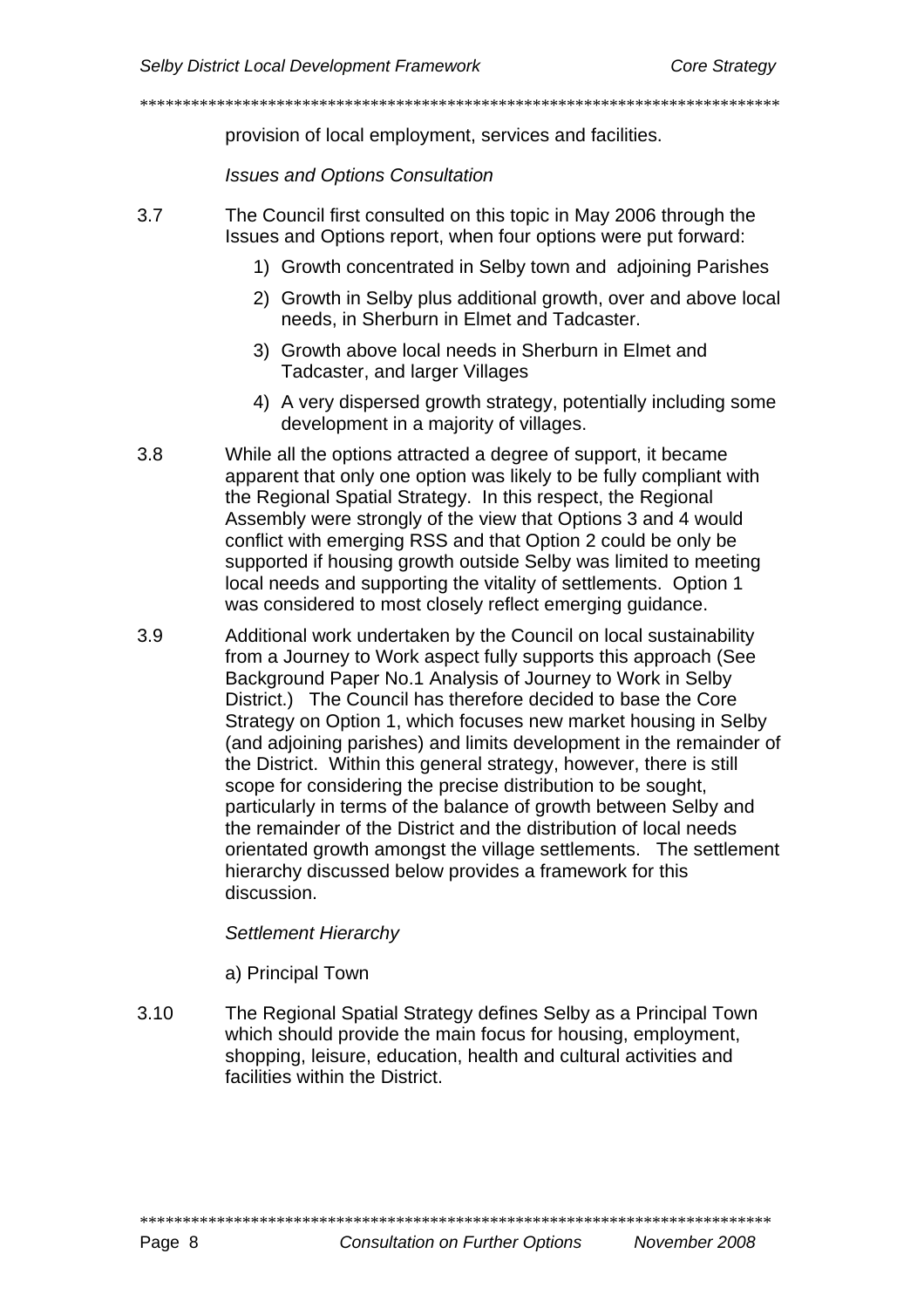\*\*\*\*\*\*\*\*\*\*\*\*\*\*\*\*\*\*\*\*\*\*\*\*\*\*\*\*\*\*\*\*\*\*\*\*\*\*\*\*\*\*\*\*\*\*\*\*\*\*\*\*\*\*\*\*\*\*\*\*\*\*\*\*\*\*\*\*\*\*\*\*\*\*\*

### b) Local Service Centres

- 3.11 The Regional Spatial Strategy indicates that Core Strategies should identify Local Service Centres which provide services and facilities for people living in the surrounding local area, and which should be protected and enhanced as attractive and vibrant communities. The Regional Spatial Strategy advocates that Local Service Centres are locations where local services should be retained and improved, economic diversification encouraged and where local housing needs for both market and affordable housing should be met.
- 3.12 In Selby District, Tadcaster and Sherburn in Elmet stand out as larger settlements which serve a Local Service Centre function. (This view is confirmed by the Regional Settlement Study[\)](#page-11-0)<sup>1</sup>.
- 3.13 Sherburn in Elmet is located close to the A1(M) and has access to two railway stations. It has expanded significantly since the 1980s, and provides a range of employment opportunities, including manufacturing and logistics. Work is being undertaken to further improve the central area as part of a Renaissance programme.
- 3.14 Tadcaster is famous for brewing and is situated on the River Wharfe off the A64 between York and Leeds. In recent years housing and economic growth have not kept pace with other parts of the District and Tadcaster functions as a dormitory town for surrounding employment centres outside the District. This is undermining its service centre role, particularly in view of the very limited opportunities for new housing in surrounding villages.

c) Other Settlements

- 3.15 The Council is of the view, that in addition to the identified Local Service Centres, there is a case for allowing limited development in some of the larger more sustainable villages for the following reasons.
	- PPS7 encourages some development in villages with good services in order to help sustain them.
	- There was a degree of public support for some development in villages at the Issues and Options stage.
	- Outside Selby, Tadcaster and Sherburn in Elmet have limited catchments which do not serve the local needs of all the rural areas. In these remaining areas, the need to support larger villages which supply local services is important.
- 3.16 To assist in creating policies for the lower order settlements, the

\*\*\*\*\*\*\*\*\*\*\*\*\*\*\*\*\*\*\*\*\*\*\*\*\*\*\*\*\*\*\*\*\*\*\*\*\*\*\*\*\*\*\*\*\*\*\*\*\*\*\*\*\*\*\*\*\*\*\*\*\*\*\*\*\*\*\*\*\*\*\*\*\*\*

<span id="page-11-0"></span>l <sup>1</sup> Regional Settlement Study – Regional Assembly (2004)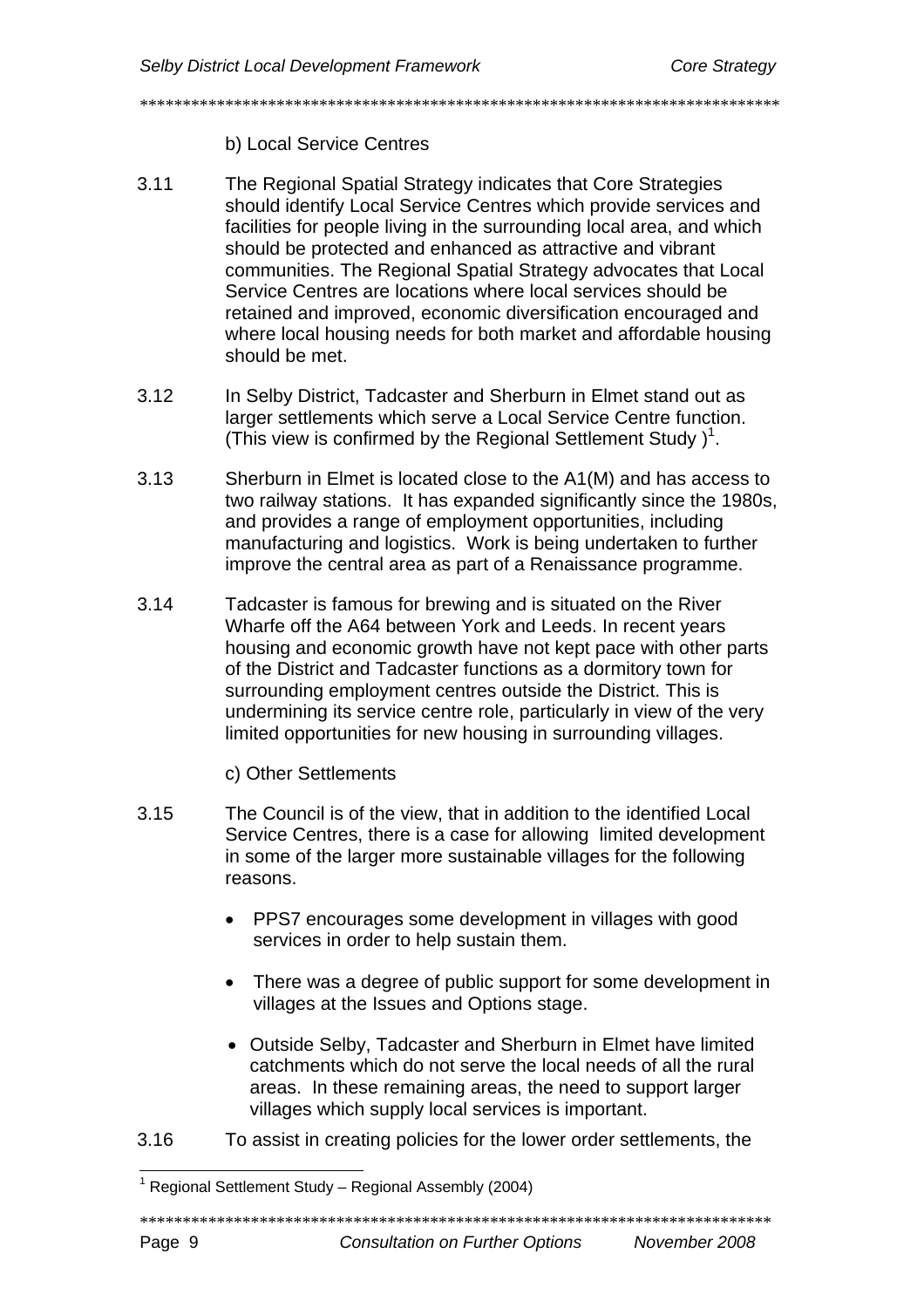Council is proposing two categories of villages – Primary and Secondary in order to be able to differentiate settlements in policy terms.

3.17 The Council has undertaken an analysis of the relative sustainability of villages, as a result of which 20 villages have been selected as Primary Villages. These are considered to be the more sustainable of the villages, providing an existing network of basic local services. It is intended that these villages will provide the focus for further development in the District's rural settlements in order to support and where possible improve the service network they provide. The potential for further development will vary considerably between villages and selection as a Primary Village does not automatically imply any significant further growth. It has to be borne in mind that the overall level of development to be allocated to villages is likely to be relatively low.

\*\*\*\*\*\*\*\*\*\*\*\*\*\*\*\*\*\*\*\*\*\*\*\*\*\*\*\*\*\*\*\*\*\*\*\*\*\*\*\*\*\*\*\*\*\*\*\*\*\*\*\*\*\*\*\*\*\*\*\*\*\*\*\*\*\*\*\*\*\*\*\*\*\*\*

3.18 Views are being sought in this consultation on the approach adopted in defining Primary Villages, the number of villages selected to provide a good service network, as well as on the specific villages included.

# *Primary Villages*

- 3.19 In defining Primary Villages a comprehensive assessment has been made of the relative sustainability of settlements larger than 600 inhabitants. (See Background Paper No.5 – Assessing the Relative Sustainability of Smaller Rural Settlements in Selby District). The assessment considers the existence of four key services: primary school, general store, post office and doctor's surgery. It also takes into account public transport accessibility to service centres, proximity to job opportunities; and settlement size, which is used as an indicator of the market potential for sustaining and improving services.
- 3.20 During February 2008, the Council undertook consultation on a number of Interim Housing Policies which it was considering introducing with early effect. As part of that consultation a list of 17 potential Primary Villages (termed Service Villages at that time) was published for comment. There was no widespread strong feeling about the identified villages although there were a number of individual comments regarding both the list and methodology.
- 3.21 In response to the comments received, Background Paper No. 5 has been reviewed incorporating minor changes to the methodology. As a result, Cliffe has been removed from the list of Primary villages and Brotherton, Church Fenton, Fairburn and Ulleskelf have been included.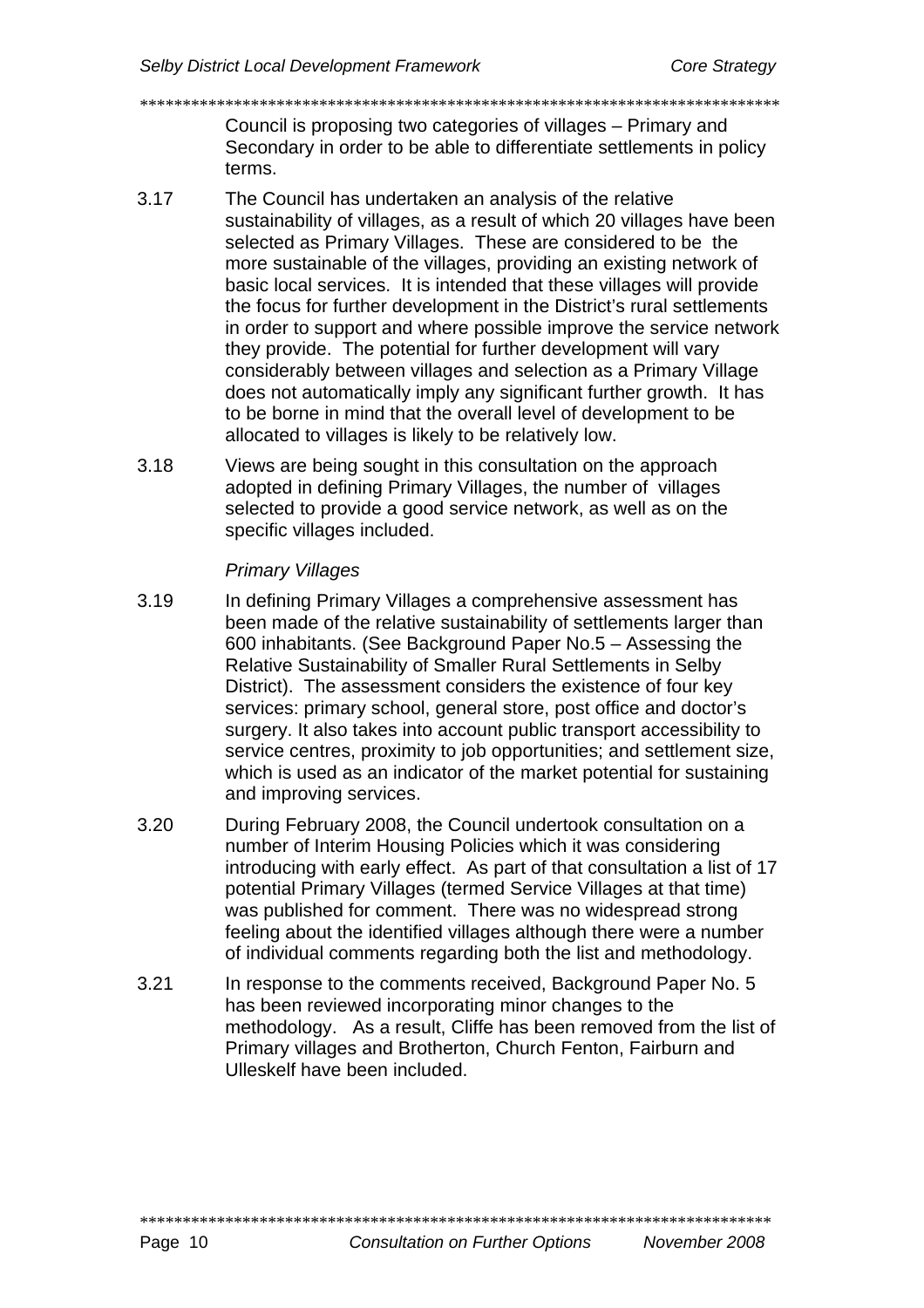#### $322$ The complete list of proposed Primary Villages is as follows:

Barlby **Brayton Brotherton B**vram Camblesforth Carlton Cawood **Church Fenton** Eaaborouah **Fscrick** 

Fairburn Hambleton Hemingbrough Kellinaton **Monk Fryston** Riccall South Milford Thorpe Willoughby **Ulleskelf** Wistow

#### **Secondary Villages**

- $3.23$ The secondary villages comprise the remaining 42 village settlements which were defined with Development Limits in the Selby District Local Plan namely: - Appleton Roebuck, Barkston Ash, Barlow, Beal, Biggin, Bilbrough, Birkin, Bolton Percy, Burn, Burton Salmon, Chapel Haddlesey, Church Fenton Airbase, Cliffe, Colton, Cridling Stubbs, Drax, Gateforth, Great Heck, Healaugh, Hensall, Hillam, Hirst Courtney, Kelfield, Kellingley Colliery, Kirk Smeaton, Little Smeaton, Lumby, Newland, Newton Kyme, North Duffield, Osgodby, Ryther, Saxton, Skipwith, South Duffield, Stillingfleet, Stutton, Thorganby, Towton, West Haddlesey, Whitley, Womersley.
- $3.24$ In accordance with the Regional Spatial Strategy aim of preventing the dispersal of development to smaller settlements, it is the Council's intention not to make any more housing allocations within the Secondary Villages, other than those specifically to provide 100% affordable housing, to meet an identified local need.

# **Question 1**

Do you agree with the Council's criteria for defining Primary Villages and, if so, do you agree with those 20 villages selected? If not please explain why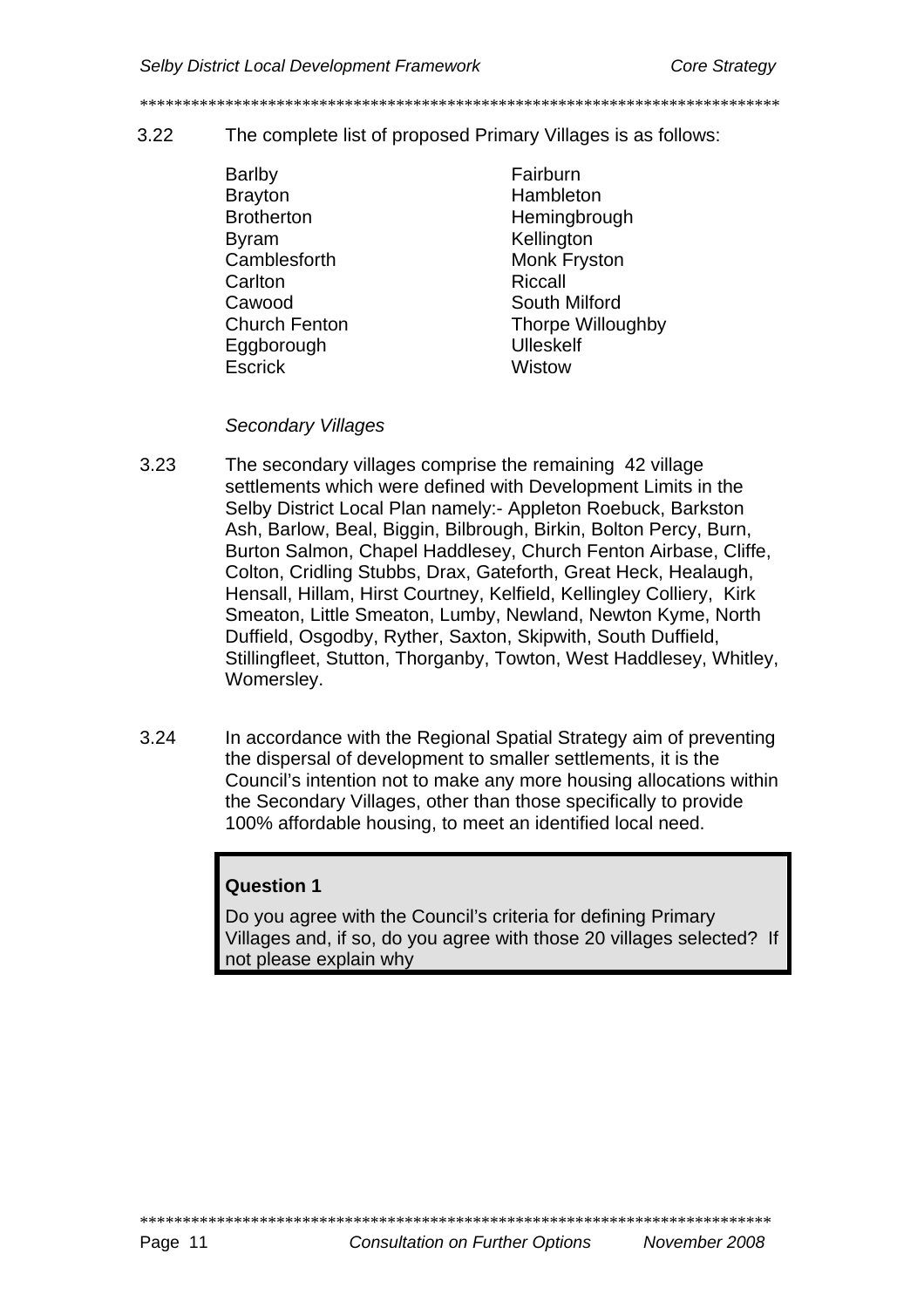\*\*\*\*\*\*\*\*\*\*\*\*\*\*\*\*\*\*\*\*\*\*\*\*\*\*\*\*\*\*\*\*\*\*\*\*\*\*\*\*\*\*\*\*\*\*\*\*\*\*\*\*\*\*\*\*\*\*\*\*\*\*\*\*\*\*\*\*\*\*\*\*\*\*\*

*Where Will the New Housing Development Go?* 

- 3.25 Within the broad strategic approach of concentrating growth in Selby - three possible theoretical approaches to distributing housing across the settlement hierarchy post-2008 have been considered.
	- A Reflecting identified Affordable Housing Need
	- B Maximising the Use of Previously Developed Land
	- C Maximising the Amount of New Development in Selby

Background Paper 3 - Producing and Assessing Housing Distribution Options explains the evidence used to make the comparisons and sets out the numerical outcomes of each approach.

- 3.26 Approach A, which reflects affordable housing need , would result in a higher proportion of housing in the rural areas at the expense of the Selby area. However, it would be contrary to RSS guidelines and sustainability objectives. It is not necessarily appropriate to make full provision for affordable housing in the smaller, less sustainable settlements, since occupiers may have a high dependency upon public transport and local services and therefore need better serviced settlements.
- 3.27 Approach B is closer to the Regional Spatial Strategy (RSS) objectives than Approach A, but availability of previously developed land is influenced by the fact that residential garden curtilages are included in that definition. Garden land is widespread across the District and is not restricted to the more sustainable locations. In practice, therefore, it may be difficult to achieve this distribution through new allocations on previously developed land, as recent completions and commitments are largely the result of windfall developments, either on smaller sites or larger commercial sites, the availability of which is difficult to anticipate and plan for. However, it is indicative of the distribution which is likely to occur through continuing to allow windfall development on previously developed land other than in Secondary Villages.
- 3.28 Approach C is included in order to illustrate the maximum amount of housing such an approach would imply for Selby town over the Regional Spatial Strategy period between 2004 and 2026. It would limit development outside Selby to existing commitments and reduce the scope for providing for local needs close to where they arise. It would not make use of previously developed land outside Selby and would also create undue pressure on infrastructure and greenfield land around the fringes of Selby.
- 3.29 Background Paper No. 3 Producing and Assessing Housing Distribution Options, illustrates the number of dwellings provided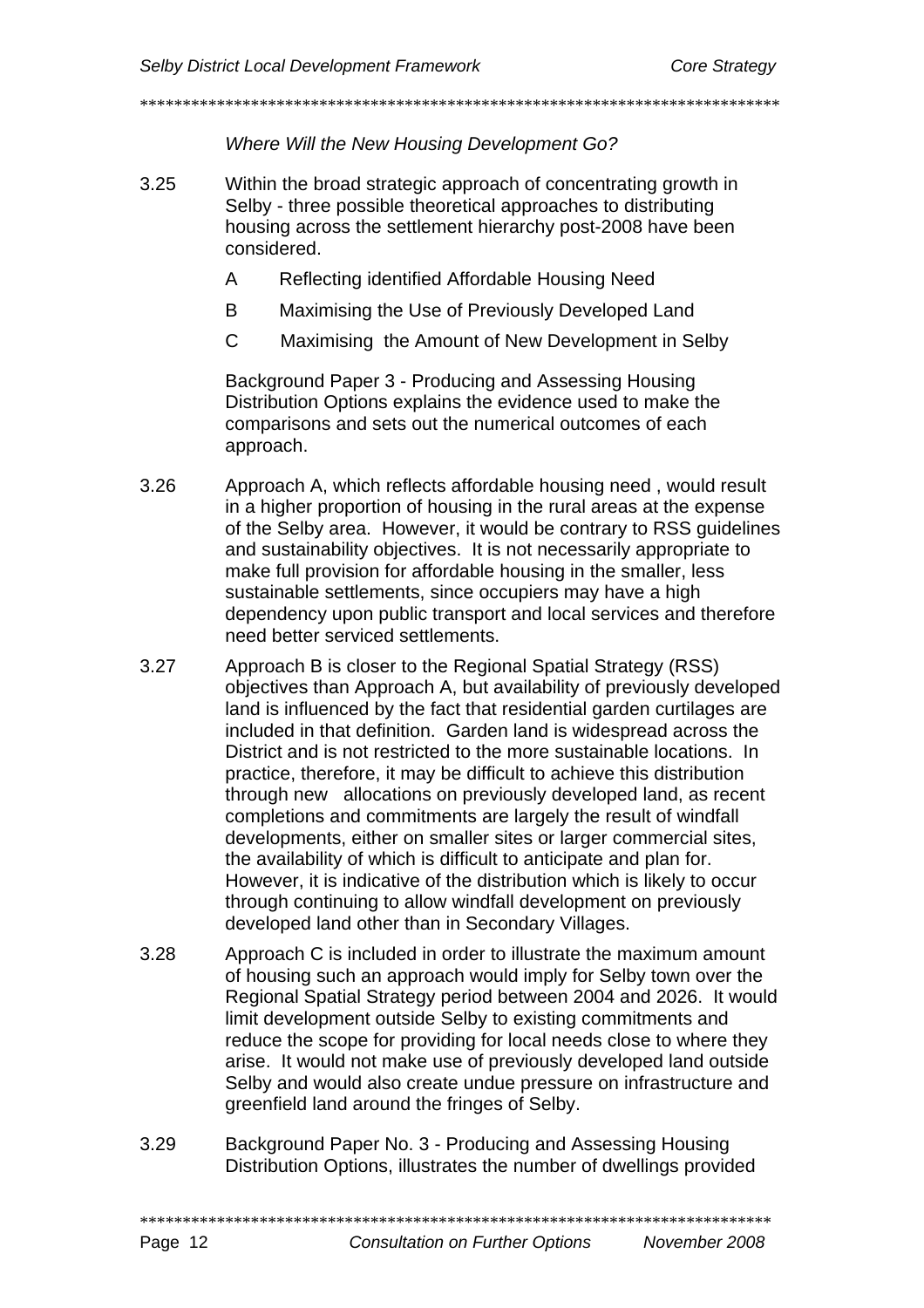through the alternative approaches, for each of the settlement categories.

**Preferred Distribution** 

- $3.30$ After considering the above options, a preferred option has been developed (Table 1). It provides a distribution which balances the obiectives of the other three approaches, as well as taking into account other considerations which could influence the practical implementation of the distributions, such as land ownership constraints.
- 3.31 The preferred option provides a balance between the varying objectives by:
	- Achieving just over 50% of development over the Regional  $\bullet$ Spatial Strategy plan period - 2004 - 26, within the Selby area (including adjacent villages).
	- Ensuring that, as far as practical, the proportions of new  $\bullet$ development (2004 - 2026) allocated to Sherburn in Elmet and Tadcaster are compatible with the equivalent proportions in the Affordable Housing led approach, although in Tadcaster the target reflects potential land ownership constraints.
	- Continuing to allow a limited degree of development in the larger more sustainable villages, particularly those with good, existing basic services.
	- Making good use of previously developed land.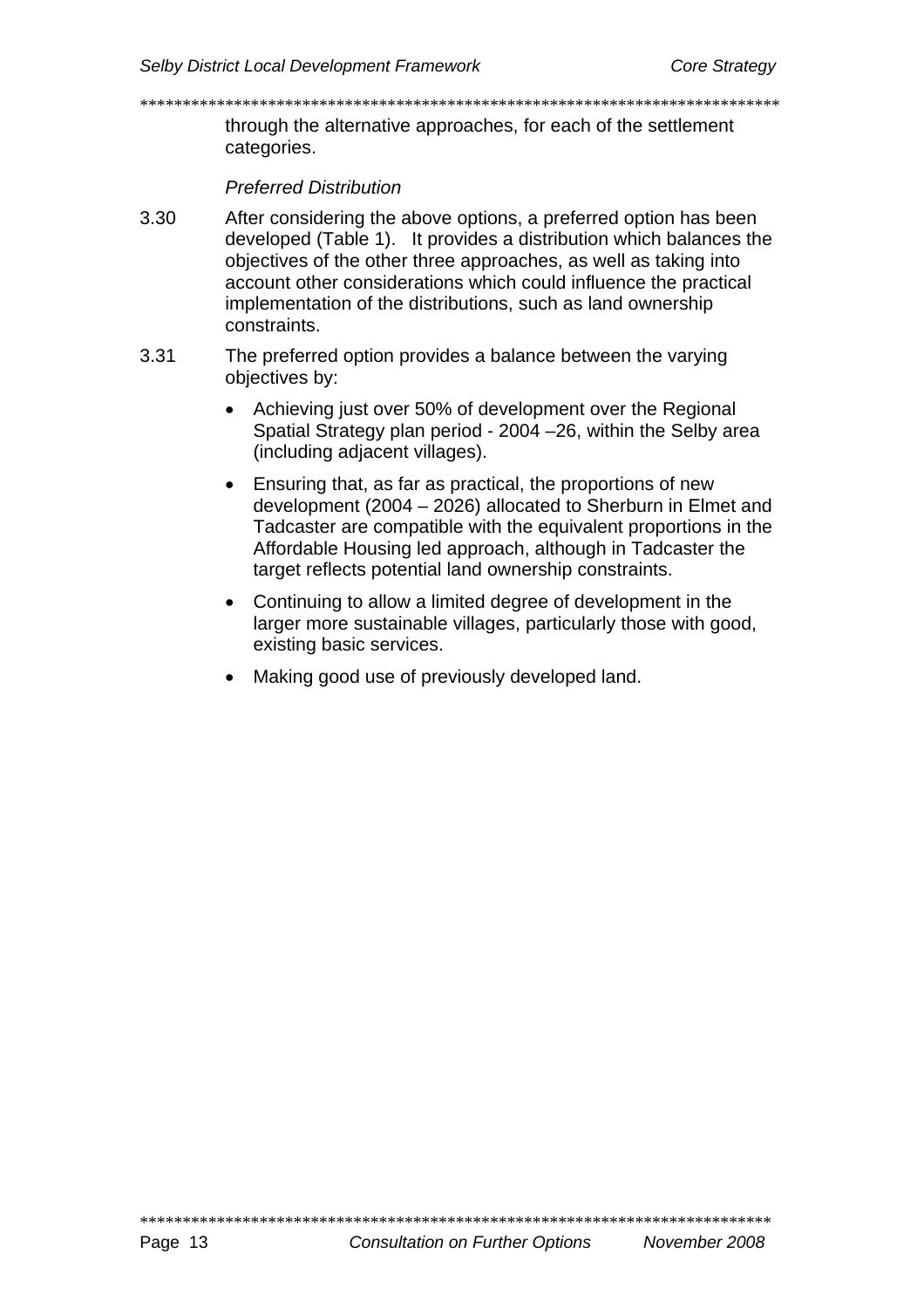| Proposed Distribution of Housing 2004 - 2026<br>Table 1 |                                                 |                             |                  |                                                                                                                     |                                                                       |              |  |  |  |
|---------------------------------------------------------|-------------------------------------------------|-----------------------------|------------------|---------------------------------------------------------------------------------------------------------------------|-----------------------------------------------------------------------|--------------|--|--|--|
|                                                         | <b>Selby</b><br>Area<br><b>Action</b><br>Plan** | <b>Sherburn</b><br>in Elmet | <b>Tadcaster</b> | <b>Primary</b><br><b>Villages</b><br>(Excluding<br>Barlby,<br><b>Brayton and</b><br><b>Thorpe</b><br>Willoughby )** | <b>Secondary</b><br><b>Villages</b><br>(excluding<br>Osgodby)<br>$**$ | <b>Total</b> |  |  |  |
| <b>Completions and</b><br>Commitments*                  | 2641                                            | 319                         | 198              | 977                                                                                                                 | 798                                                                   | 4933         |  |  |  |
| <b>Dwellings from</b><br>future<br>allocations          | 2774                                            | 227                         | 273              | 1273                                                                                                                | 0                                                                     | 4547         |  |  |  |
| <b>TOTAL</b>                                            | 5415                                            | 546                         | 471              | 2250                                                                                                                | 798                                                                   | 9480         |  |  |  |
| $\%$                                                    | 57                                              | 6                           | 5                | 24                                                                                                                  | 8                                                                     | 100%         |  |  |  |

The contribution from commitments has been discounted by 10% to allow for some non-implementation

 $***$ Selby together with the parishes of Barlby and Osgodby, Brayton and Thorpe Willoughby fall within the Selby Area Action Plan boundary.

#### Question 2

Bearing in mind the commentary on the role of the various settlements and the overriding objective of concentrating growth in Selby

- a) Do you agree with the overall distribution of housing as indicated in the proposed distribution Table 1?
- b) In particular, should there be more or less housing in Tadcaster?
- c) In particular, should there be more or less housing in Sherburn in Elmet ?

In each case please explain why.

#### **Strategic Housing Sites**

 $3.32$ It can be seen from the above figures that the scale of growth to be accommodated in Selby creates a considerable challenge for the town and surrounding area, whilst at the same time creating opportunities to make the area more self-sufficient. However, investigations to date indicate that there are insufficient opportunities to accommodate the scale of growth required on previously developed land or other infill sites and it is necessary to plan for the release of significant amounts of greenfield land in the form of sustainable urban extensions.

Page 14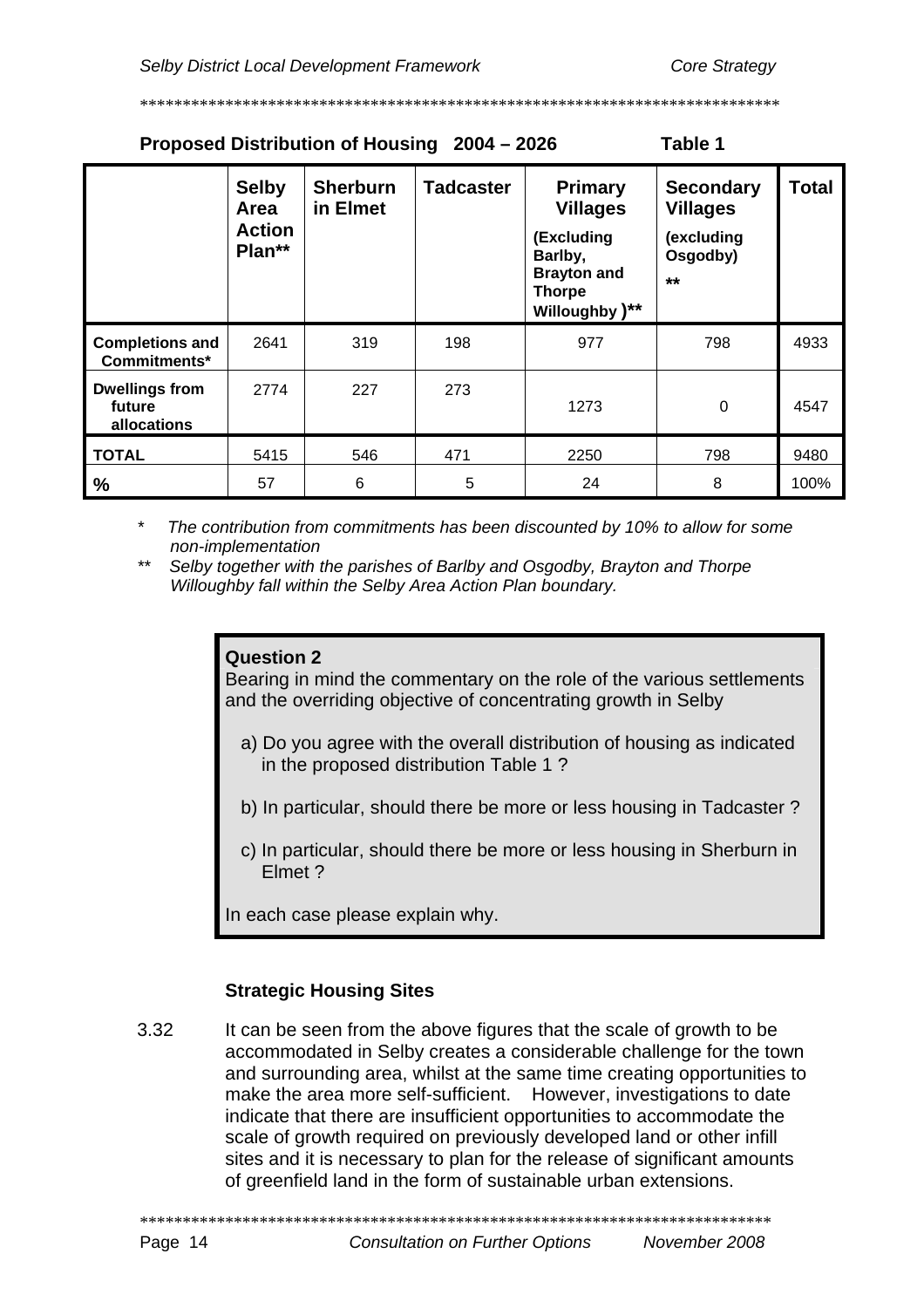Government guidance (Planning Policy Statement 12 – Local Spatial Planning) indicates that Core Strategies should make clear spatial choices about where developments should go in broad terms. It suggests that strategic development sites should be identified within Core Strategies, but strategies should not include less significant nonstrategic sites, consideration of which may hold up progress.

\*\*\*\*\*\*\*\*\*\*\*\*\*\*\*\*\*\*\*\*\*\*\*\*\*\*\*\*\*\*\*\*\*\*\*\*\*\*\*\*\*\*\*\*\*\*\*\*\*\*\*\*\*\*\*\*\*\*\*\*\*\*\*\*\*\*\*\*\*\*\*\*\*\*\*

- 3.33 The Council has previously identified an area known as Olympia Park to the east of Selby as having potential for mixed housing and economic development. The Concept Plan, which was the subject of public consultation in November/December 2005, envisages approximately 700 new homes on land currently forming part of the BOCM Pauls' animal feedstuffs factory, which comprises a mixture of previously developed and greenfield land. However, at least one other strategic site is likely to be required. With this in mind, five other potential locations for strategic growth have been identified around the periphery of Selby, which will be investigated further in more detail to fully assess their planning merits and impacts on existing infrastructure and service provision. In the meantime the Council is anxious to obtain an early spectrum of views on these potential strategic sites through this consultation.
- 3.34 It is envisaged that, in addition to the strategic sites, the shortfall in new homes will be accommodated on previously developed land and other infill sites in Selby, plus greenfield sites in Barlby, Brayton and Thorpe Willoughby villages by allocating specific sites in the Selby Area Action Plan at a later date.
- 3.35 The six strategic sites are described below and illustrated on the accompanying map. At this stage they are only indicative areas with no firm boundaries.

#### 3.36 *Site A Cross Hills Lane*

Area 42 hectares --- Approximate Capacity 1000 + units

Land north of Leeds Road, west of Peppermint Close (including Crosshills Farm and East Farm)

This site includes an existing Selby District Local Plan (Phase 2) housing allocation (SEL/2).

- Access The main access would be from Leeds Road, west of the veterinary surgery, and/or via Meadway and would involve bridging Selby Dam.
- Flooding Part of the site is in a low risk flood zone ( Flood Zone 1), and part, including land adjacent to Selby Dam is high risk (Flood Zone 3a). The limit of the site to the north is dependent on determining the precise extent of the Functional Flood Plain and secondary defences may be required along this boundary.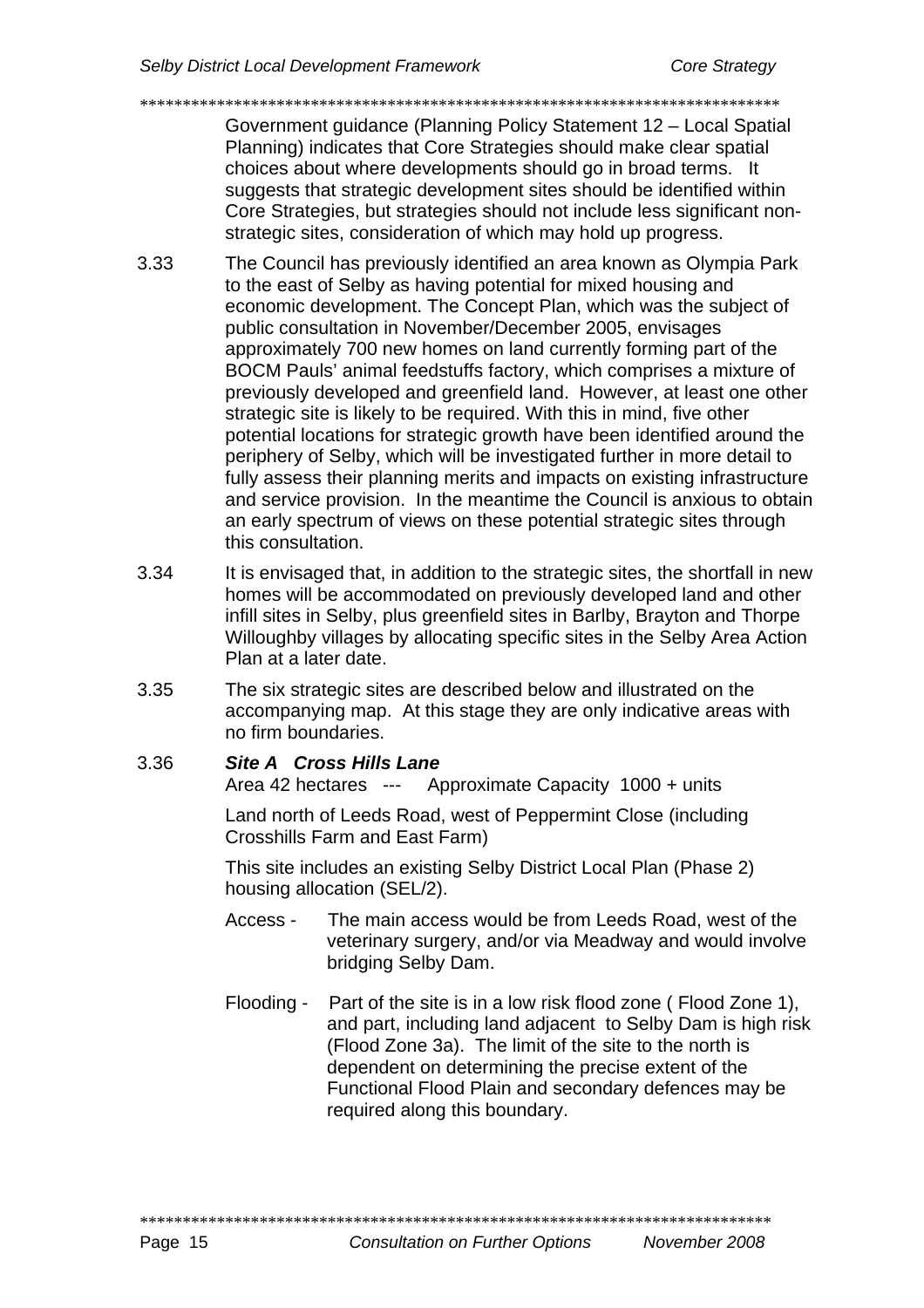#### \*\*\*\*\*\*\*\*\*\*\*\*\*\*\*\*\*\*\*\*\*\*\*\*\*\*\*\*\*\*\*\*\*\*\*\*\*\*\*\*\*\*\*\*\*\*\*\*\*\*\*\*\*\*\*\*\*\*\*\*\*\*\*\*\*\*\*\*\*\*\*\*\*\*\*

#### Advantages

- The site could be extended to include the area to the south of Leeds Road, (north of the railway).
- Potential to create a linear park along Selby Dam, providing new green infrastructure within Selby and cycleway/pedestrian access to the town centre.
- Potential highway benefits in providing an alternative route to Scott Road for journeys from north Selby to west Selby. (and vice versa).

#### Disadvantages

- No natural limit to development.
- Infrastructure costs including new bridge across Selby Dam and possibly secondary flood defences.

#### 3.37 *Site B Land West of Wistow Road*

Area 25 hectares --- Approximate capacity 500 units

Land between Flaxley Road and Wistow Road (including Hempbridge and Cockret Dyke).

- Access From Wistow Road and Flaxley Road
- Flooding Most of the site has a low risk of flooding (Flood Zone 1). However Functional Flood Plain associated with Cockret Dyke, which bisects the site, sterilises approximately 6 hectare. The limit of the site to the north is dependent on determining the precise extent of the Functional Flood Plain and secondary flood defences may be required along this boundary.

#### Advantages

- Relatively compact site.
- Opportunities to create green infrastructure around the northern edge of the town.

#### **Disadvantages**

- Highway capacity on Flaxley Road and Wistow Road and around town centre.
- No natural limit to development.
- Part sterilised by Functional Floodplain.
- Cost of secondary flood defences.

#### 3.38 *Site C Bondgate/Monk Lane*

Area 47 hectares --- Approximate Capacity 1000 + units

Land between Bondgate, Monk Lane and The Holmes extending towards Wistow Lordship Flood Barrier.

Access – From Bondgate (Wistow Road)

\*\*\*\*\*\*\*\*\*\*\*\*\*\*\*\*\*\*\*\*\*\*\*\*\*\*\*\*\*\*\*\*\*\*\*\*\*\*\*\*\*\*\*\*\*\*\*\*\*\*\*\*\*\*\*\*\*\*\*\*\*\*\*\*\*\*\*\*\*\*\*\*\*\*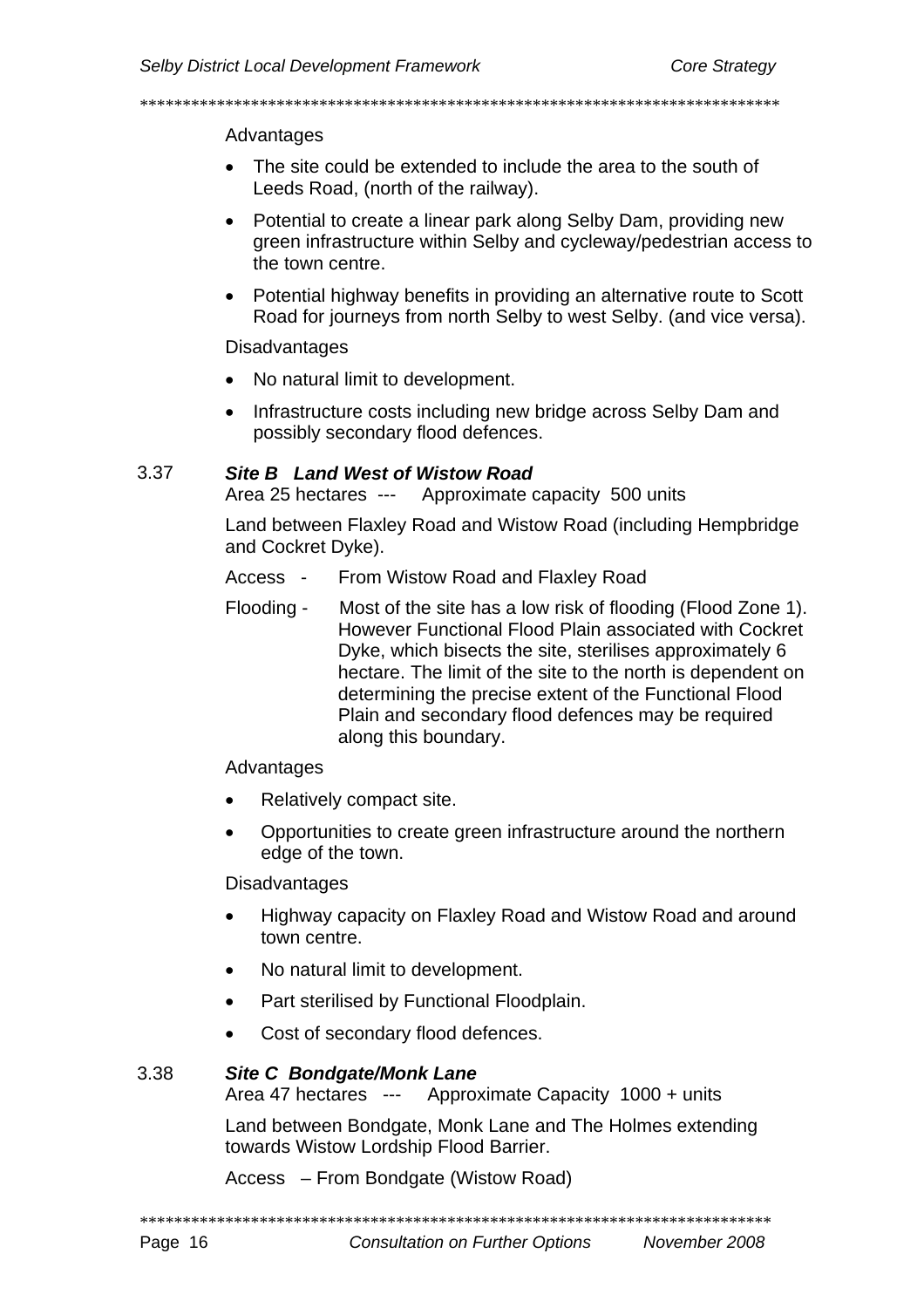Flooding – The site is within a high risk flood zone (Flood Zone 3a) and is vulnerable to flooding owing to its close proximity to the River Ouse, and the Wistow Lordship Barrier Bank and associated Functional Flood Plain.

Advantages

- Well related to existing pattern of development.
- Opportunities to create green infrastructure around the northern edge of the town.

Disadvantages-

- Highway capacity on Bondgate (Wistow Road) and around town centre.
- No natural limit to development.

#### 3.39 Site D Olympia Park (Olympia Mills)

Approximate Capacity 700 + units Area 38 hectares ---

Land contained by the River Ouse to the east of Barlby Bridge and west of the Potter Group freight transhipment warehouses and associated rail infrastructure. The area contains a mixture of industrial uses associated with BOCM Pauls animal feedstuffs, allotments and plaving fields and forms part of the 'Olympia Park' mixed development concept.

- Access -From Barlby Road, providing good access to the by-pass and the town centre.
- Flooding -The site is within a high risk flood zone (Flood Zone 3a). It benefits from improved flood defences, but is vulnerable because of its proximity to the River Ouse.

Advantages

- Well related to existing built form.
- Potential to improve the river frontage and create new green infrastructure.
- Only strategic site to utilise substantial amount of previously developed land.

**Disadvantages** 

Infrastructure costs including new railway bridge.

#### $3.40$ Site F Baffam Lane

Area 26 hectares --- Approximate Capacity 500+ units

Land between A19 (Doncaster Road) and Selby Canal, which is bisected by Baffam Lane.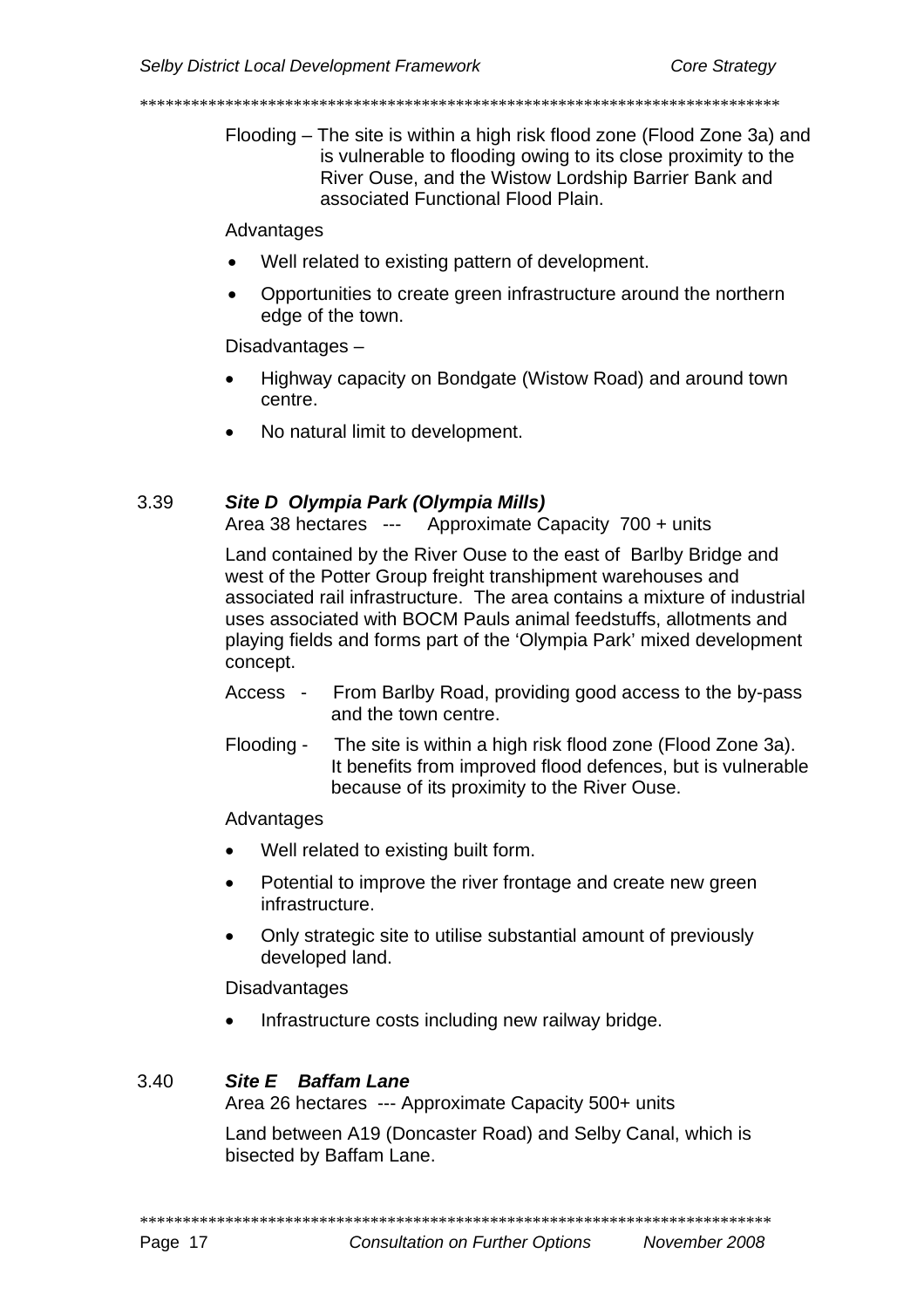Access - From A19 and Brayton Lane

Flooding - Mostly low probability of flooding (Flood Zone 1) with some medium risk (Flood Zone 2)

#### Advantages

- Could create opportunities to open up the Canal for leisure and amenity/landscaping purposes as part of Selby's green infrastructure network.
- Recognisable physical limits to development.
- Low flood risk.

**Disadvantages** 

- Forms part of the Strategic Countryside Gap between Selby and Brayton, which is currently protected from development by Policy SG1 in the Selby District Local Plan.
- Western part of site falls within Brayton Conservation Area and development would impact on views of St Wilfrid's (Grade 1 Listed) Church.
- Eastern part of site would impact on the environs of Selby Canal.

#### $3.41$ Site F Foxhill Lane/Brackenhill Lane

Area 31 hectares --- Approximate Capacity 750 units

Land between Brackenhill Lane, Foxhill Lane and the Selby - Leeds railway line.

Access - The principal access would be from the A19 via an

upgraded Foxhill Lane. Other accesses subject to capacity.

Flooding - Low risk of flooding (Flood Zone 1)

Advantages

- Recognisable physical limits to development.
- Low flood risk.

**Disadvantages** 

- Forms part of the Strategic Countryside Gap between Selby and Brayton, which is currently protected from development by Policy SG1 in the Selby District Local Plan.
- Development would impact on views of St Wilfrid's (Grade 1 Listed) Church.
- Access capacity issues, particularly on possible secondary access routes such as Sandhill Lane (level crossing) and Green Lane, Selby.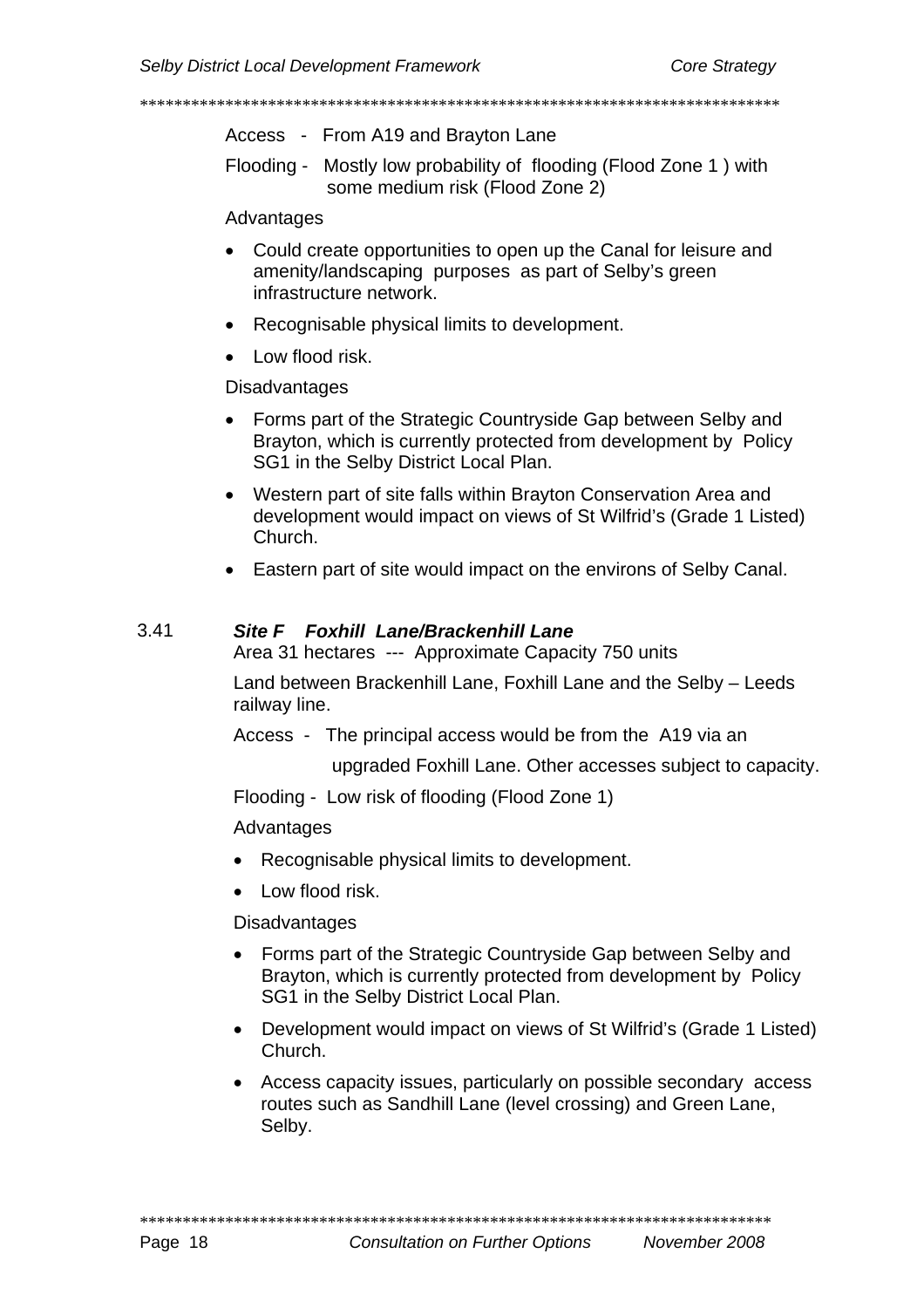# **Question 3**

Please tell us whether you agree or disagree with the following options for strategic housing development on the edge of Selby (please number in preference order  $1 =$  highest,  $6 =$  lowest).

- Site A Cross Hills Lane
- Site B West of Wistow Road
- Site C Bondgate/Monk lane
- Site D Olympia Mills
- Site E Baffam Lane
- Site F Foxhill Lane/Brackenhill Lane

#### **Managing Housing Supply**

- $3.42$ New housing proposals come forward in two ways:
	- $\mathbf{i}$ through development on development plan allocations produced and adopted by the Council either through the Local Plan process or Local development Framework.

through planning permission being granted on unallocated sites. These are often small sites of less than 10 houses or larger sites on previously developed land whose availability could not have been anticipated at the time the plan was prepared. These are termed 'windfall' developments.

The scale of allocations in development plans has to be sufficient to  $3.43$ cover the housing requirement without making allowance for windfall development. However, any windfall development which does come forward has the effect of postponing the need to bring forward new allocations. Within this Core Strategy, the Council will therefore include policies to govern the type and location of windfall development, to monitor the development coming forward and to set out how the release of new allocations will be phased to ensure a continued 5 year supply of available housing sites. Allocations will be identified through other development plan documents and released through the preparation of a Supplementary Planning Document (SPD).

#### **Windfall Policy**

3.44 The Council's current policy on windfall development is to limit it to development which falls within the Development Limits of settlements and is on sites which fall within the definition of previously developed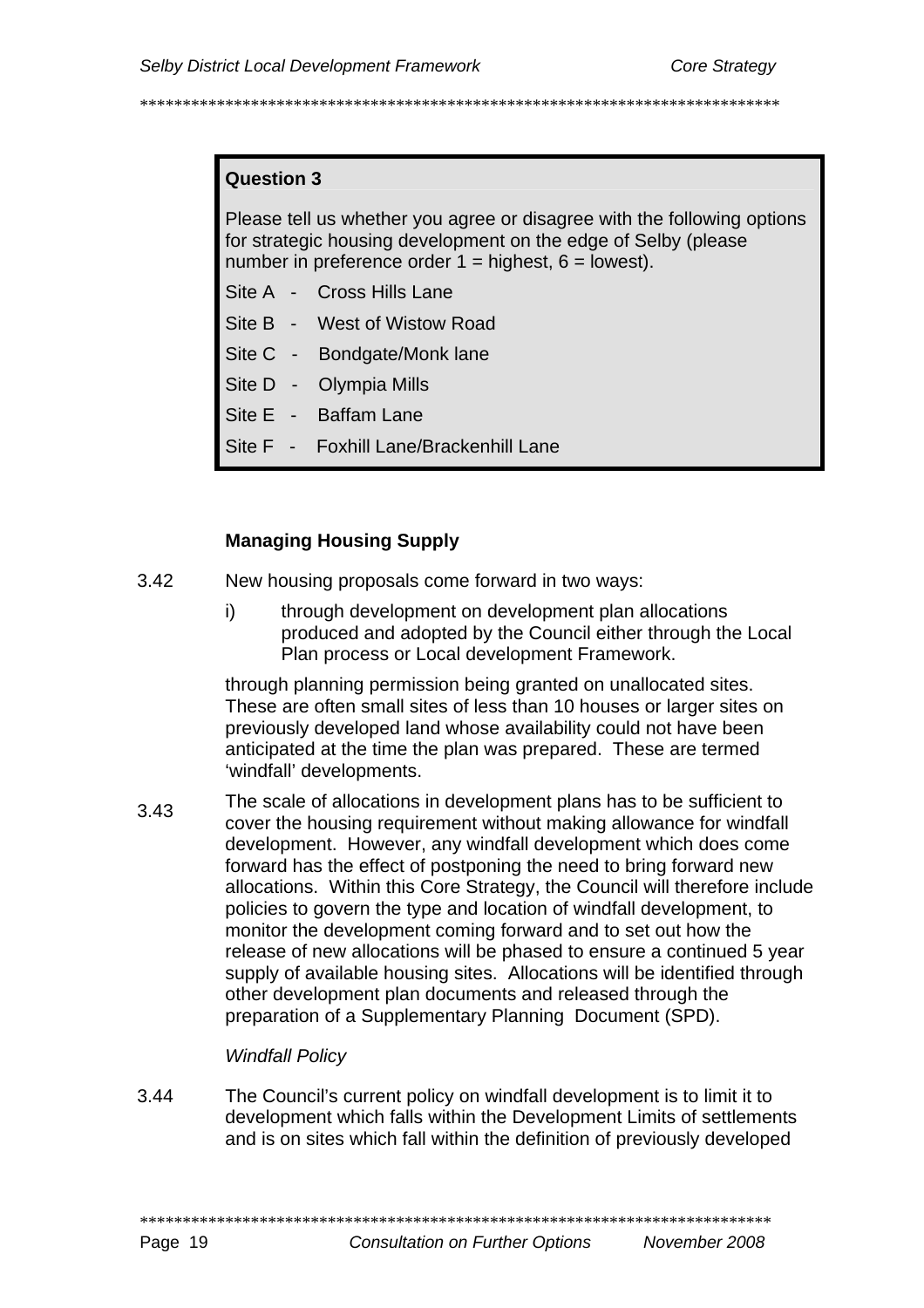land. The current policy permits such development in all settlements

\*\*\*\*\*\*\*\*\*\*\*\*\*\*\*\*\*\*\*\*\*\*\*\*\*\*\*\*\*\*\*\*\*\*\*\*\*\*\*\*\*\*\*\*\*\*\*\*\*\*\*\*\*\*\*\*\*\*\*\*\*\*\*\*\*\*\*\*\*\*\*\*\*\*\*

which have Development Limits. However, because garden curtilages are classed as previously developed land this has led to significant development in even the smallest villages.

3.45 One of the aims of the Regional Spatial Strategy is to prevent the dispersal of development to smaller settlements and open countryside and therefore the Council is considering restricting windfall development in Secondary Villages, other than that which comprises 100% affordable housing which meets an identified local need. Policies for controlling development in the open countryside, outside Development Limits are already restrictive and are likely to be continued without significant modification.

# **Question 4**

Do you agree that market housing should only be allowed in the Principal Town (Selby), Local Service Centres (Sherburn in Elmet and Tadcaster) and the 20 Primary Villages? If not please explain why.

# **Affordable Housing**

3.46 The Government is committed to providing high quality housing for people who are unable to access or afford market housing. Its policy relies heavily on providing affordable housing in association with market housing, through developer contributions. Planning Policy Statement 3 – Housing (2006) requires local authorities to set an overall target for the amount of affordable housing to be provided and set out the approach for seeking developer contributions to facilitate the provision.

# *The Need for Affordable Housing in Selby District*

- 3.47 The Council commissioned a Housing Needs Study in 2004 which considered the affordable housing need over the five-year period to  $2009<sup>2</sup>$ . Its conclusions were that affordable housing need arising from [lo](#page-22-0)cal requirements in the District amounted to some 294 dwellings per year, or some 1,470 dwellings over the period 2004 to 2009. (Part of this figure is based on removing the pre-2004 backlog by 2009.)
- 3.48 From April 2004 to March 2007, some 487 affordable dwellings have been constructed or are committed through planning permissions which is well below the requirement.

\*\*\*\*\*\*\*\*\*\*\*\*\*\*\*\*\*\*\*\*\*\*\*\*\*\*\*\*\*\*\*\*\*\*\*\*\*\*\*\*\*\*\*\*\*\*\*\*\*\*\*\*\*\*\*\*\*\*\*\*\*\*\*\*\*\*\*\*\*\*\*\*\*\*

<span id="page-22-0"></span> $2$  Housing Needs Study – Selby District Council 2005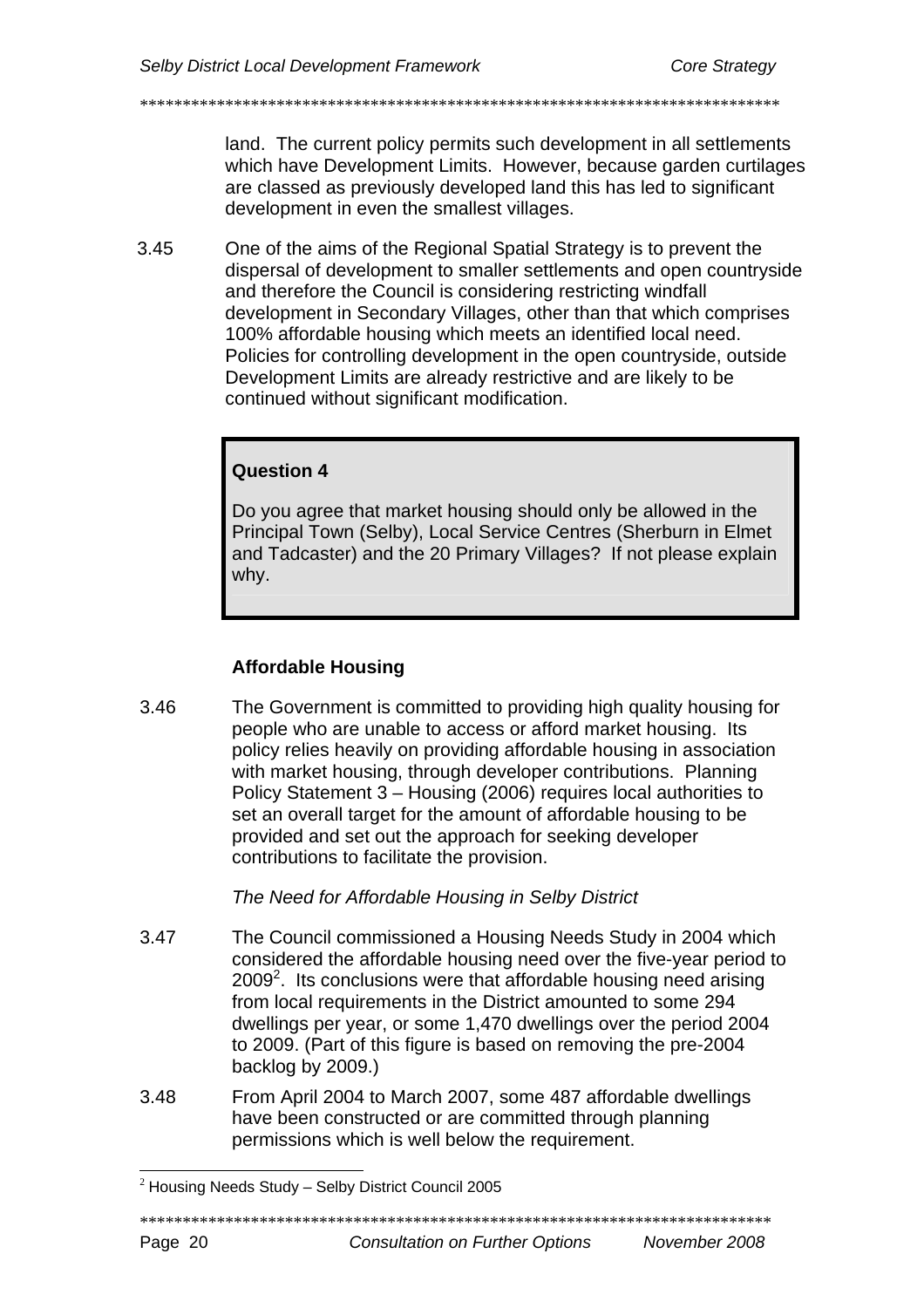3.49 The circumstances surrounding affordable housing need can change over time and the Council is commissioning a Strategic Housing Market Assessment which will roll forward the 2004 Study to provide a longer-term perspective. However, house prices in the District have been rising faster than the regional and national averages and the indications are that the severity of the problem has increased since 2004/5, notwithstanding the recent downturn in house prices. However, the current reduced demand for housing is directly related to increased difficulties of obtaining finance rather than an oversupply of dwellings and therefore the problems of affordability for local residents remain as acute as ever. It is considered that the affordable housing requirement is unlikely to diminish in the medium term.

\*\*\*\*\*\*\*\*\*\*\*\*\*\*\*\*\*\*\*\*\*\*\*\*\*\*\*\*\*\*\*\*\*\*\*\*\*\*\*\*\*\*\*\*\*\*\*\*\*\*\*\*\*\*\*\*\*\*\*\*\*\*\*\*\*\*\*\*\*\*\*\*\*\*\*

3.50 The Regional Spatial Strategy (RSS) also recognises the need to increase the provision of affordable housing. While Local Development Frameworks should set specific targets for the amount of affordable housing to be provided, the RSS estimates that over 40% of new housing may need to be affordable in high need areas such as North Yorkshire.

# *Previous Consultations on Affordable Housing*

- 3.51 At the Issues and Options stage there was a general consensus from respondents that the affordable housing requirement identified in the Housing Need Study should be met, although a number of respondents recognised that it was unlikely to be achievable within the five years to 2009. There was also support for reducing thresholds for requiring affordable housing and also for the 'exception sites' policy.
- 3.52 Further more detailed consideration on this issue was undertaken within the consultation on potential Interim Housing Policies in February 2008. In the light of the high need for affordable housing within the District, proposals were put forward in the Interim Policies which proposed increasing the number of affordable units to be provided in conjunction with market housing.
- 3.53 The main points of the proposed policy were:
	- A 50/50 market/affordable split;
	- A threshold of 2 dwellings in all areas outside Selby;
	- A threshold of 10 dwellings in Selby and
	- Single dwelling units to be affordable units
- 3.54 The responses received indicated agreement with lowering thresholds to 10 dwellings in Selby but there was less agreement on the threshold of two dwellings in Tadcaster and Sherburn in Elmet. The main objections to the proposed policies centred on their viability.
- 3.55 Consultation also took place on a proposed policy for 100%

\*\*\*\*\*\*\*\*\*\*\*\*\*\*\*\*\*\*\*\*\*\*\*\*\*\*\*\*\*\*\*\*\*\*\*\*\*\*\*\*\*\*\*\*\*\*\*\*\*\*\*\*\*\*\*\*\*\*\*\*\*\*\*\*\*\*\*\*\*\*\*\*\*\*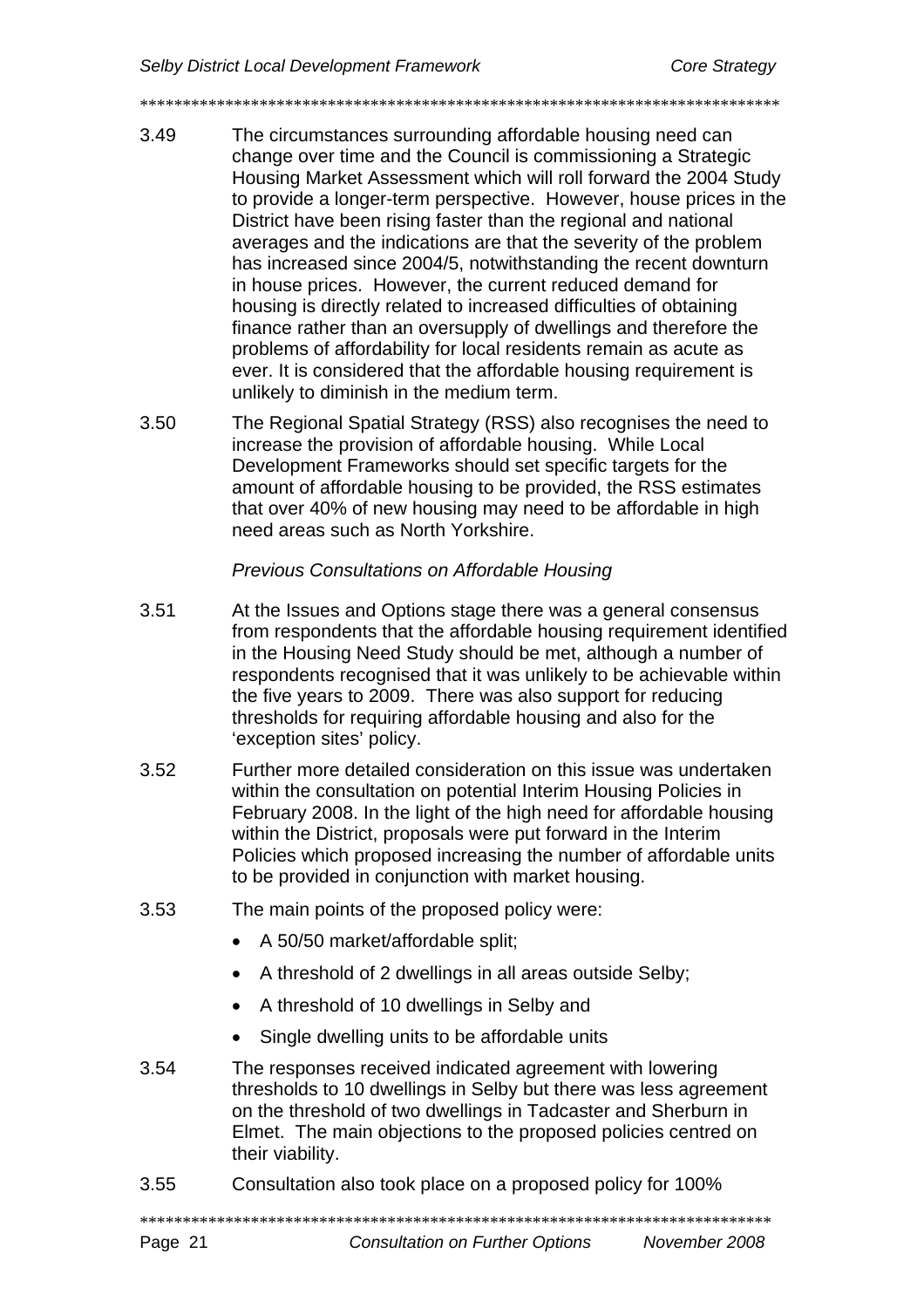affordable housing schemes. While there was widespread support for allowing affordable housing in locations where market housing would not normally be permitted, many respondents considered that this should be dependent on first establishing whether a local need existed or not.

# **Proposed Affordable Housing Policy**

- 3.56 The Council remains convinced of the need to maximise affordable housing provision, particularly outside Selby, where the Regional Spatial Strategy places most emphasis on providing for local needs rather than a general demand led dispersal of market housing to less sustainable settlements. However, in the light of the responses to the proposed Interim Housing Policies earlier this year (which in the event, were not proceeded with), the Council accepts that there is a case that a slightly more relaxed policy would be more viable and implementable.
- 3.57 The Council is therefore proposing slightly higher thresholds than in the proposed Interim Housing Policies outside Selby and, particularly in Sherburn in Elmet and Tadcaster. However, as the main emphasis in these settlements is on meeting local needs, all developments, however small, should be expected to make a contribution to affordable housing.
- 3.58 The main points of the proposed policy would therefore be:
	- A 60/40 market/affordable split
	- A threshold of 10 dwellings in Selby:
	- A threshold of 5 dwellings in Sherburn in Elmet and Tadcaster:
	- A threshold of 3 dwellings elsewhere;
	- Outside Selby, a financial contribution to be sought on all developments below the threshold, to contribute to affordable housing provision in the District.
- 3.59 For 100% affordable housing schemes it is proposed that all developments in locations where market housing would not be appropriate should be subject to meeting an identified local need.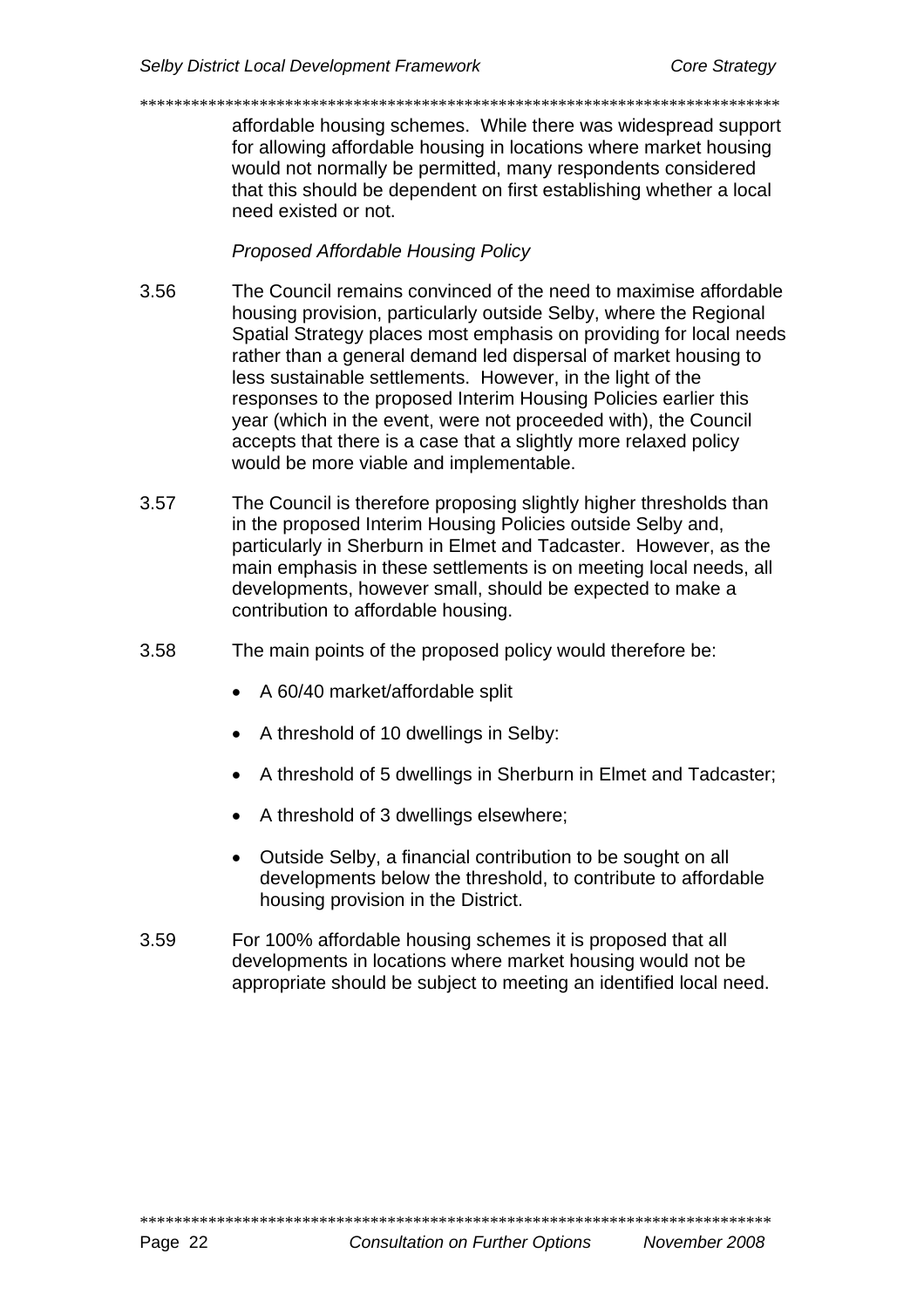## **Question 5**

Do you agree with the different thresholds proposed for affordable housing? If not please explain why.

#### **Question 6**

In order to help meet the need for affordable housing, do you agree with the use of commuted sums for housing schemes below the proposed thresholds? If not please explain why.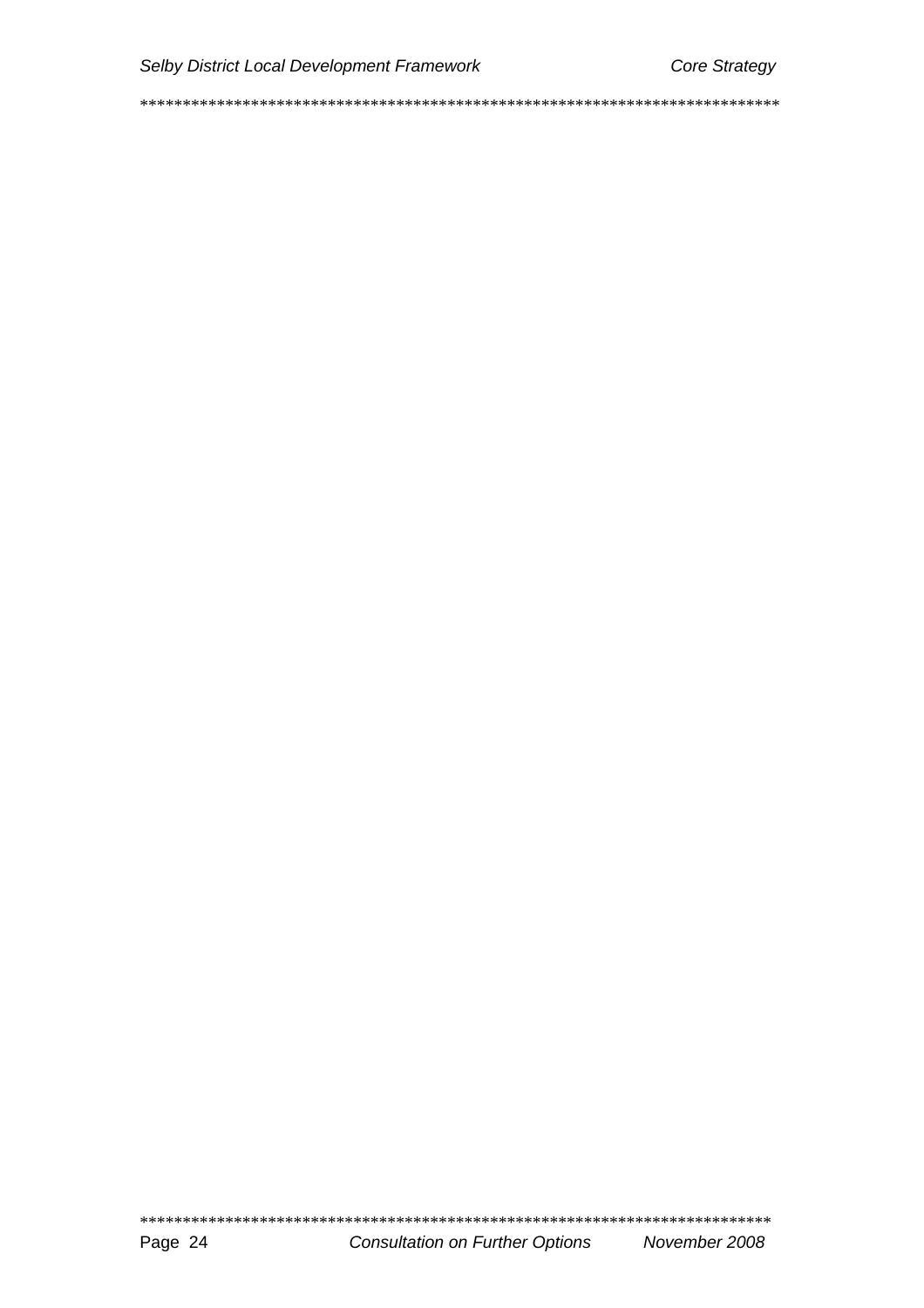\*\*\*\*\*\*\*\*\*\*\*\*\*\*\*\*\*\*\*\*\*\*\*\*\*\*\*\*\*\*\*\*\*\*\*\*\*\*\*\*\*\*\*\*\*\*\*\*\*\*\*\*\*\*\*\*\*\*\*\*\*\*\*\*\*\*\*\*\*\*\*\*\*\*\*

## **Economy**

- 4.1 Selby District plays an important role in the local and regional labour market, traditionally accommodating employment in the manufacturing, brewing and agricultural sectors. However evidence indicates that the District, as a result of a high level of out-commuting to Leeds and York, has become a dormitory location for these cities, supplying them with skilled labour, at the expense of the local economy and sustainable development objectives.
- 4.2 Reducing out-commuting through the restructuring of the local economy, towards a modern service and knowledge based economy, is a key challenge. Developing and revitalising the economy of the District has emerged as a major priority if a more self-contained, sustainable way of life for District residents is to be created. The Core Strategy will facilitate increased economic development, particularly focussed on Selby, in line with Regional Spatial Strategy (RSS) guidance.

#### **Employment Land**

- 4.3 The RSS requires local authorities to ensure the availability of sufficient land and premises in sustainable locations to meet the needs of the modern economy. In areas like Selby this means catering for additional office, retail and leisure uses, as well as supporting the ongoing restructuring and modernisation of the manufacturing sector.
- 4.4 In order to foster regeneration and strengthen and diversify the local economy the RSS promotes significant economic development at Selby, in line with the town's status as a principal service centre. The creation of new job opportunities is intended to support indigenous (local business) growth, following the decline of coal mining, as well as to capitalise on the town's close links with both York and Leeds. This approach is supported by research commissioned by the Council as part of a recent Employment Land Study (GVA Grimley 2007), which concluded that the town is well placed to benefit from overspill of highly skilled, knowledge and technology based forms of employment from other parts of the Leeds City Region.
- 4.5 The Employment Land Study (ELS) provides a more detailed and up to date assessment of employment land requirements and job growth potential than that presented in the Regional Spatial Strategy (RSS), although the estimate of employment land requirements in the period up to 2016 remains relatively small (21hectares). Because both the RSS and the ELS econometric models are based on forecast demand in relation to national and regional trends, neither adequately reflects the potential role of the indigenous economy nor the inherent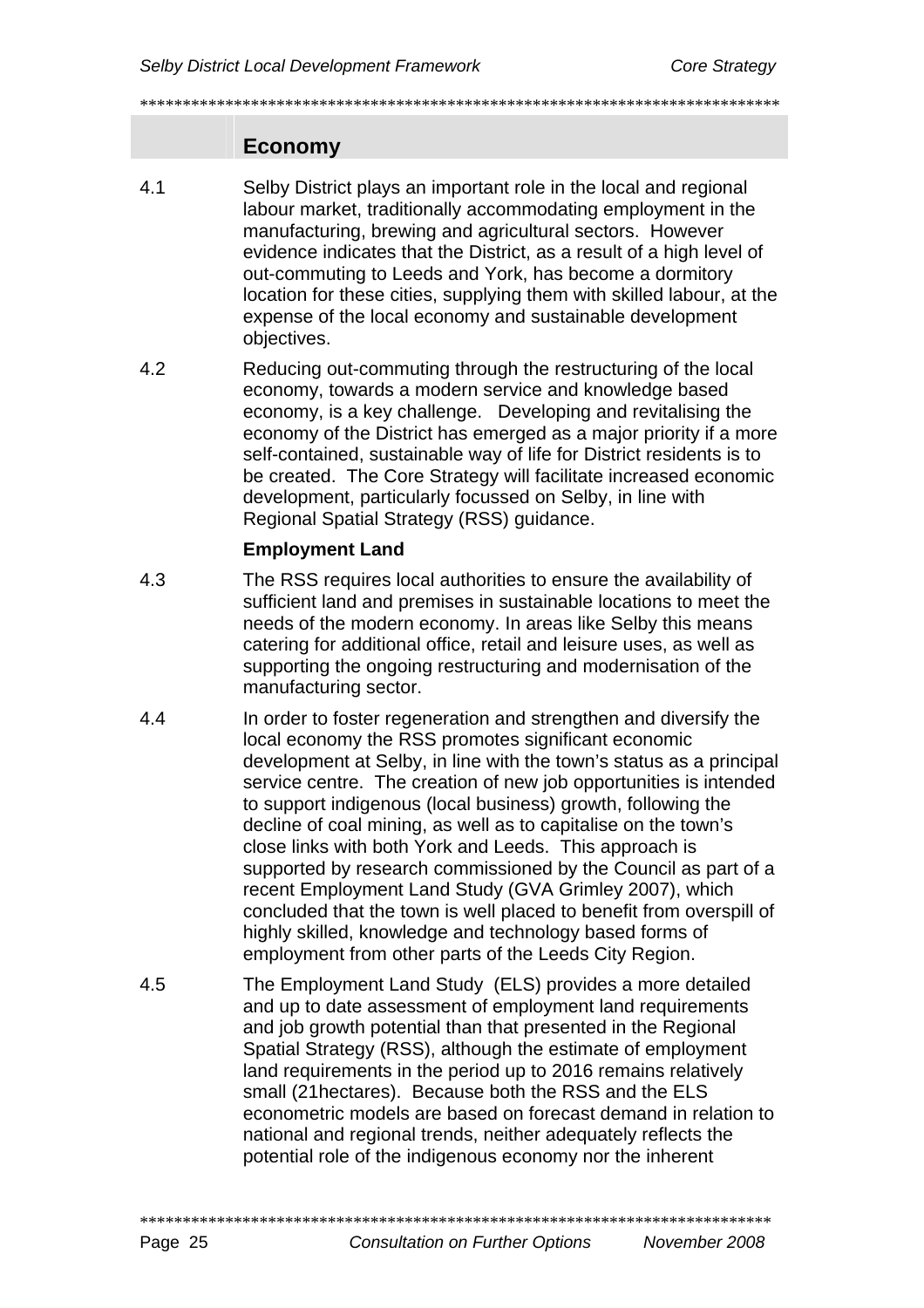problems associated with increasing commuting levels, if housing growth is not matched by job growth. The RSS does acknowledge, however, that "It is possible that there will be variance from the indicative figures, especially for sectors and in locations where the Plan's Core Approach and Sub Area policies are proposing a particularly significant change, for example, economic growth in Selby."

4.6 With the importance of increasing local employment opportunities in mind, the Council is mindful to adopt a more aspirational approach to economic growth, which will:-

\*\*\*\*\*\*\*\*\*\*\*\*\*\*\*\*\*\*\*\*\*\*\*\*\*\*\*\*\*\*\*\*\*\*\*\*\*\*\*\*\*\*\*\*\*\*\*\*\*\*\*\*\*\*\*\*\*\*\*\*\*\*\*\*\*\*\*\*\*\*\*\*\*\*\*

- Ensure that economic growth comes before residential growth;
- Allow Selby to fulfil its sub-regional role within the Leeds City Region;
- Provide a range and choice of employment opportunities across the District including sites for indigenous (local business) employment;
- Provide flexibility to take advantage of future opportunities that arise (The need for flexibility formed the basis of a number of comments at the Issues and Options stage);
- Meet the transformation change agenda of the Renaissance programme.
- Safeguard longer term opportunities for employment development.
- 4.7 The Employment Land Study assessment emphasises the need to focus high value Business, Professional and Financial Services/B1 office development in and around Selby town centre and the urban periphery. Tadcaster is also seen as a suitable location for knowledge based employment activity, complementary to Selby, with further support being offered to Selby's primary growth role by renewal and intensification of existing uses at Sherburn in Elmet . In the longer term the accommodation of specific research and development uses along the A19 corridor may be appropriate if there is a proven need. Outside Selby and the Local Service Centres, a continuing need for local employment opportunities in rural communities has been identified.
- 4.8 The need for additional employment land is further justified by the fact that significant levels of short term constraints have been identified across most of the remaining Selby District Local Plan allocations (although they remain viable in the longer term) and the fact that parts of the District, particularly Selby, remain vulnerable to major losses of traditional employment.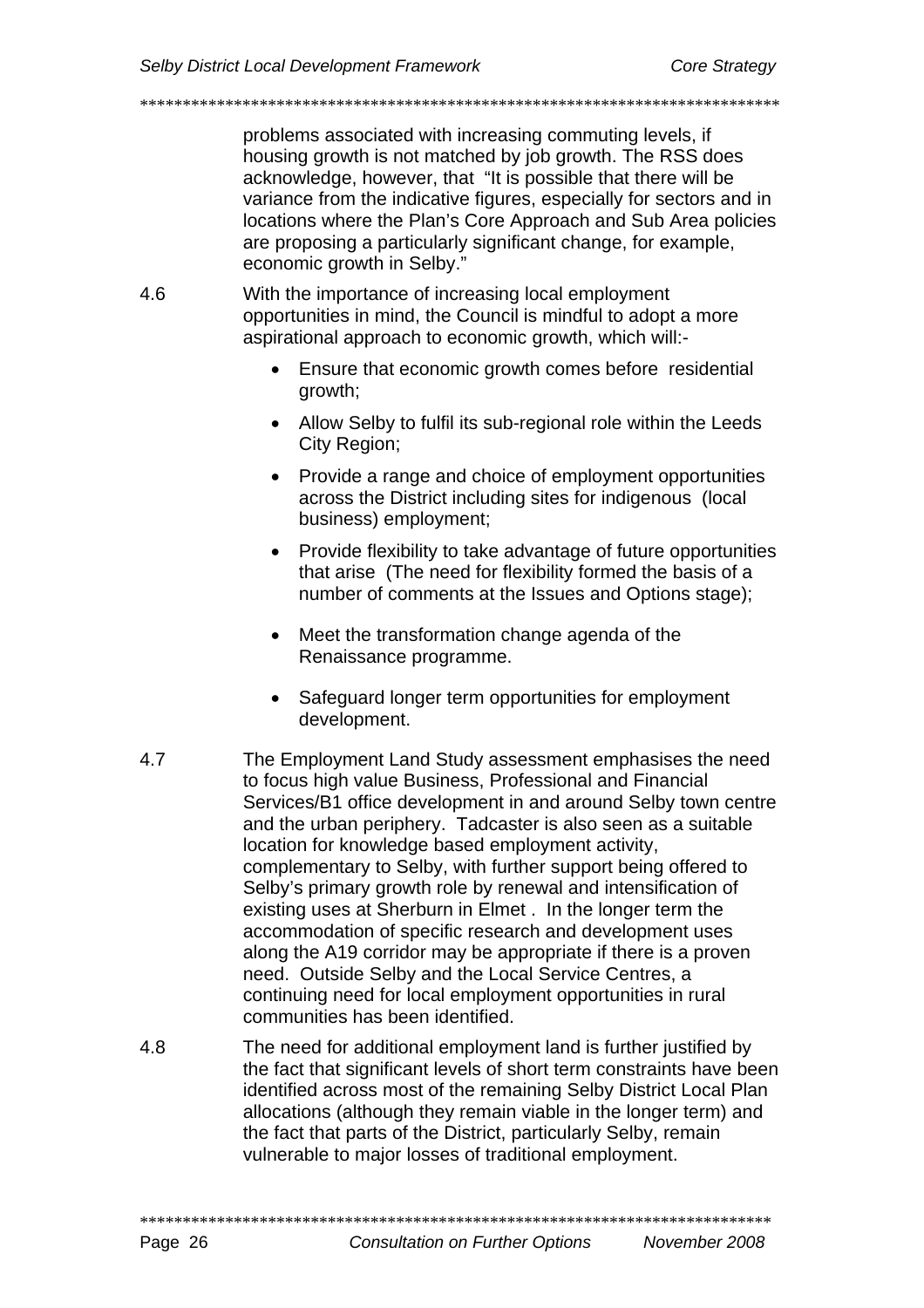4.9 In addition to relatively small scale additional employment land opportunities which will be identified in the Selby Area Action Plan and the Allocations DPDs (Development Planning Documents), two potentially larger sites have been identified – one, or both, of which could be identified as longer term strategic sites.

 $4.10$ The two sites are described below and illustrated on the accompanying plan. At this stage they are only indicative areas with no firm boundaries.

#### 4.11 Site G: Olympia Park (Land adjacent to Selby By-pass) Site Area 54 hectares

Land adiacent to the Potter Group warehouses and associated rail infrastructure, forming the eastern part of the area covered by the Concept Plan for the 'Olympia Park' mixed development scheme. Comprises mostly agricultural land but including redundant buildings associated with BOCM Pauls animal feedstuffs on the Barlby Road frontage.

Access - Directly from the Selby By-pass

Flooding - The site is within an area of high flood risk (Flood Zone 3a). It benefits from improved flood defences but is vulnerable because of its proximity to the River Ouse. The eastern part of the site is below 3m OD and flooded in 2000. Culverts beneath the by-pass allow water to escape.

#### Advantages

- Good access to A19.
- Potential to use rail network.
- Well located in relation to Selby workforce and not intrusive into the countryside – rounds off existing development.

**Disadvantages** 

- High infrastructure costs
- Poor ground conditions on part of the site.

#### 4.12 Site H: Burn Airfield

Site Area 195 hectares

Land formerly used as Burn Airfield. Part used by gliding club. The site was put forward as a potential site for the European Spallation Source (ESS) project - a high technology science based research installation. However, in the final analysis it was not chosen. The site has the benefit of a planning permission for a single occupier research establishment.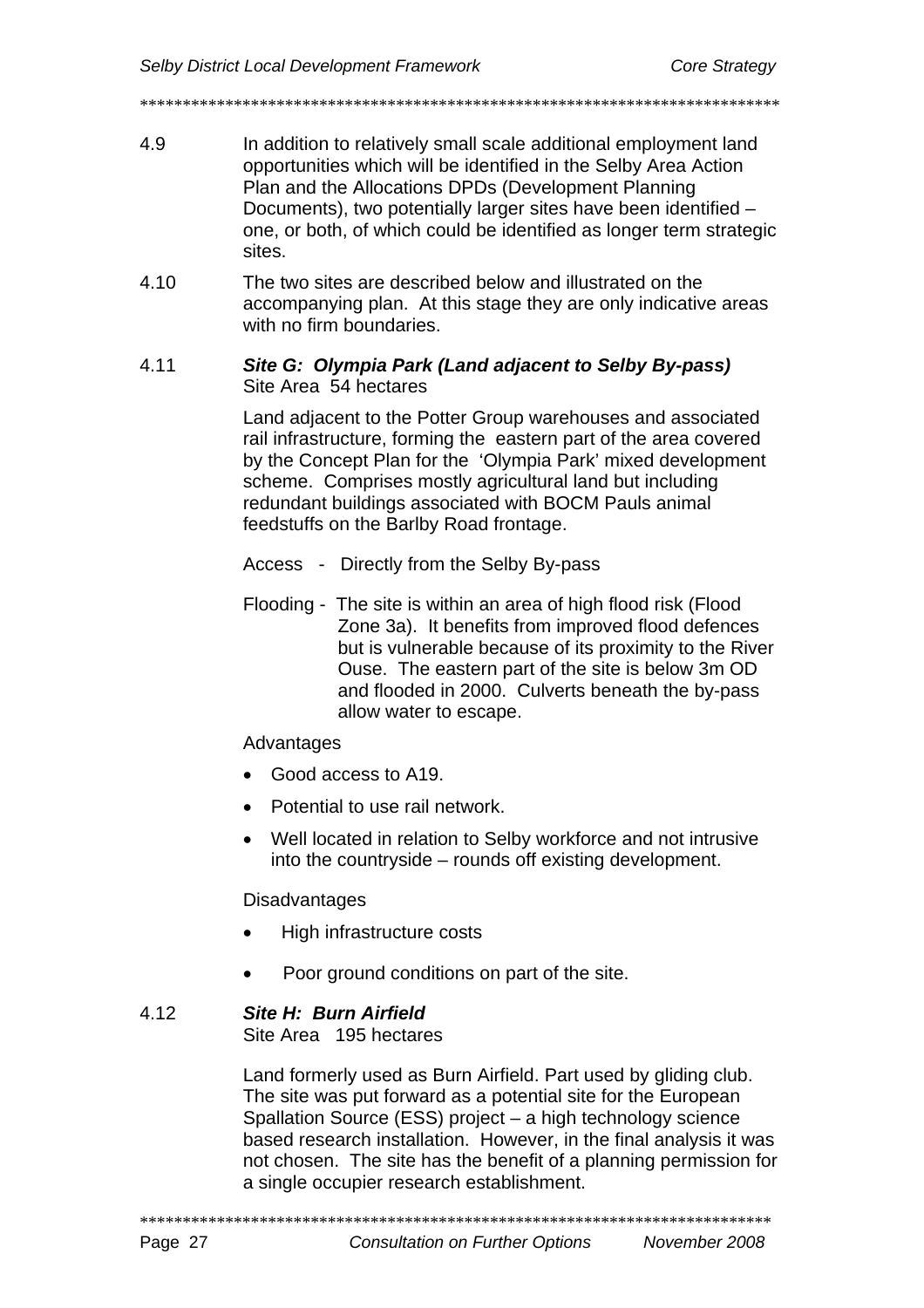- Access From the A19. Development of a strategic site would justify developer contributions towards a Burn By-pass, which would provide direct access.
- Flooding Part of the site has a low risk of flooding (Flood Zone 1). The remainder is within an area of high risk (Flood Zone 3) and its development capacity is dependent on determining the extent of the Functional Floodplain.

#### Advantages

- Good access to A19 (subject to Burn by-pass construction)
- Better general ground conditions

**Disadvantages** 

- Less well located in relation to Selby
- Burn Bypass infrastructure cost
- More intrusive in the countryside

# **Question 7**

If a strategic employment site is provided, which of the following do you consider is the most appropriate location?

Site G - Olympia Park (land adjoining Selby Bypass)

Site H - Burn Airfield

Have you any other suggestions?

#### **Employment Policies**

4.13 It is intended that the Core Strategy will contain policies which outline the Council's approach to supporting economic development. In order to assist the development of policies, views are being sought on a number of statements relating to the approach to existing industrial sites and premises, to providing for new commercial activity and the relationship between new housing and new employment.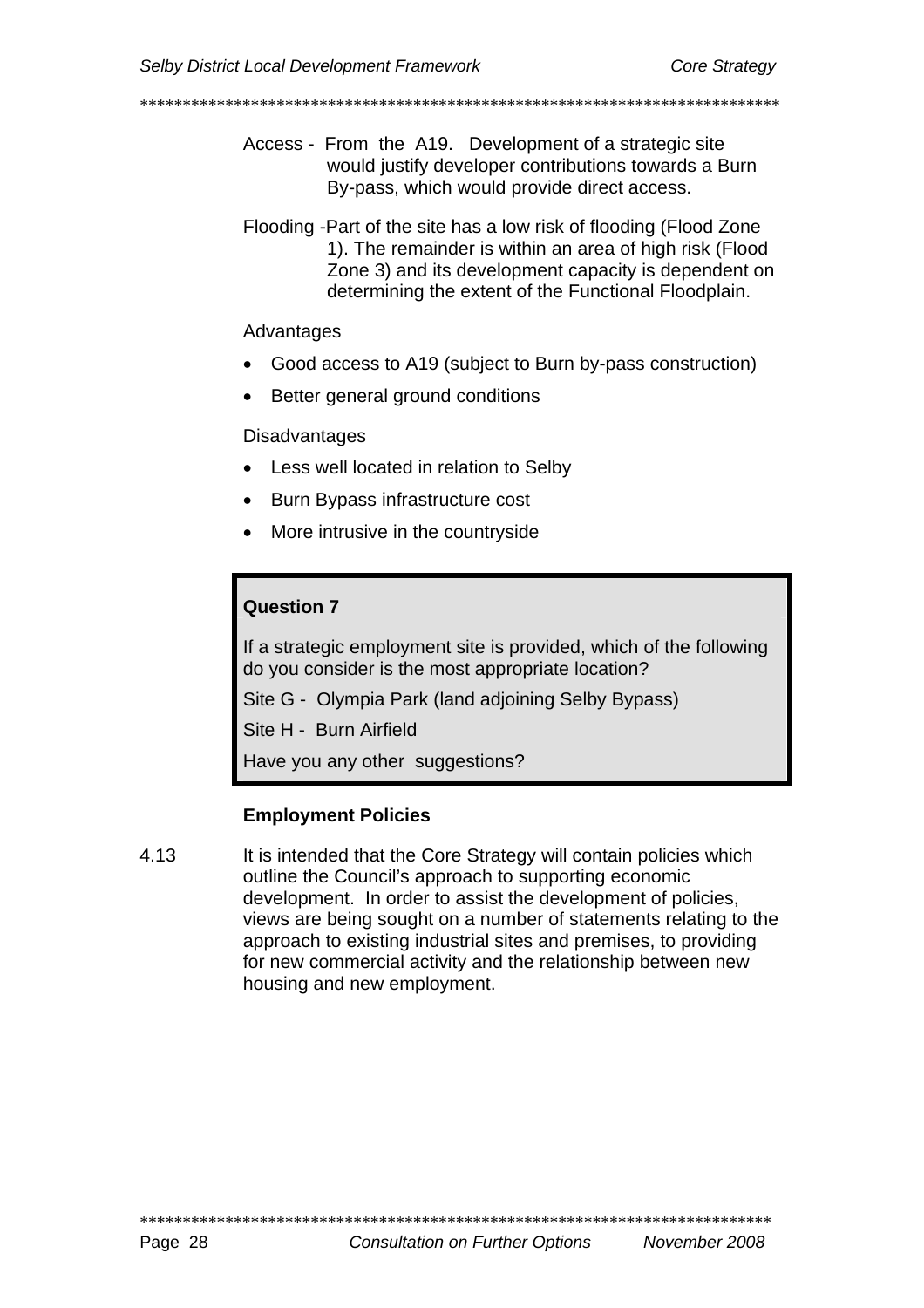### **Question 8**

Please tell us whether you agree or disagree with the following statements:

- A 'Land allocated for employment purposes but which is undeveloped should be considered for mixed use or possibly other uses if there is no realistic prospect of employment development coming forward.'
- B 'Existing employment premises should be protected from redevelopment where there is evidence of market need.'
- C 'For new business development, the focus should be on securing small/medium sized business space and general industrial premises in suitable locations.'
- D 'New housing development should be balanced with an appropriate level of new business development.'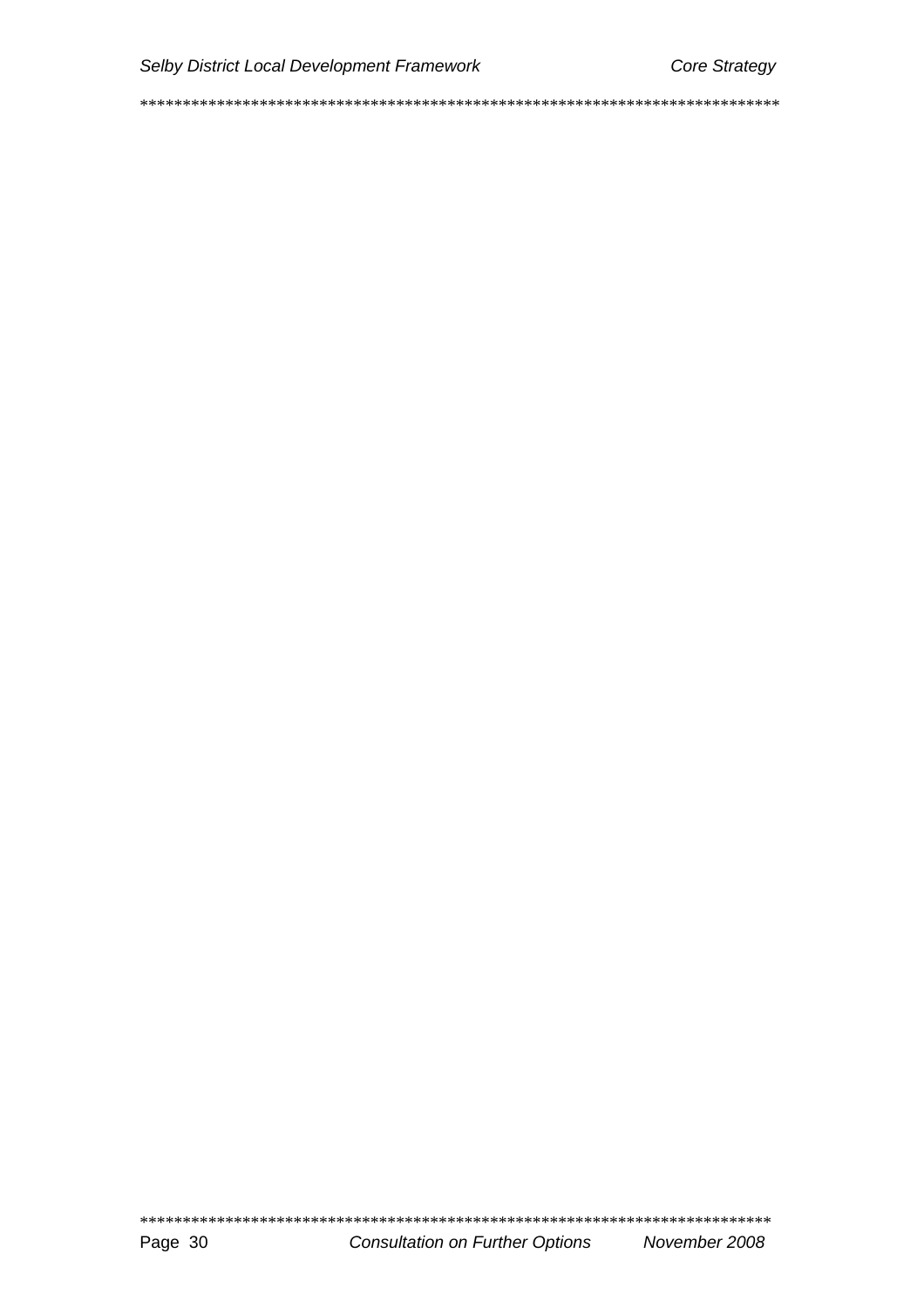# **Environment / Natural Resources / Climate Change**

5.1 It is intended that the environment policies are consistent with the principles established in regional policy and national guidance including Planning Policy Statements on Sustainable Development in Rural Areas (PPS 7), Biodiversity and Geological Conservation (PPS 9), Planning and the Historic Environment (PPG15) and Greenbelts (PPG2).

\*\*\*\*\*\*\*\*\*\*\*\*\*\*\*\*\*\*\*\*\*\*\*\*\*\*\*\*\*\*\*\*\*\*\*\*\*\*\*\*\*\*\*\*\*\*\*\*\*\*\*\*\*\*\*\*\*\*\*\*\*\*\*\*\*\*\*\*\*\*\*\*\*\*\*

- 5.2 The Council is committed to working with a wide range of bodies including Natural England, English Heritage and the Environment Agency in order to achieve an environment that is enhanced and protected. For example, a strong partnership approach has been established through the preparation and implementation of the Selby Biodiversity Action Plan which was adopted in August 2004. The Core Strategy and other Local Development Framework documents will make a further contribution to achieving its objectives.
- 5.3 The Council is proposing a continuation of existing policies which aim to protect and enhance the District's environmental assets and promote high quality design in new development. In addition the Core Strategy will introduce, for the first time in the District's formal planning documents, policies relating to climate change issues.
- 5.4 It is envisaged the policies will cover energy conservation, renewable energy and flood risk management. In terms of energy conservation the policy will aim to manage the design and location of development to: reduce the need to travel, especially by private car; improve the energy efficiency and minimise resource consumption of developments; and promote use of sustainable design and construction techniques.
- 5.5 Other Core Strategy policies will support renewable energy projects within the District subject to their local impact being proportionate to their importance as energy generators, and support micro-generation proposals wherever possible, again subject to there not being an unacceptable impact on the locality. The Council is proposing a Core Strategy policy to ensure that a proportion of the energy needs of major residential/industrial/commercial/leisure proposals is derived from on-site renewables or through other genuine decentralised, renewable and low carbon sources. The Council considers 10% to be an appropriate percentage in these cases but views are being sought through this consultation.

\*\*\*\*\*\*\*\*\*\*\*\*\*\*\*\*\*\*\*\*\*\*\*\*\*\*\*\*\*\*\*\*\*\*\*\*\*\*\*\*\*\*\*\*\*\*\*\*\*\*\*\*\*\*\*\*\*\*\*\*\*\*\*\*\*\*\*\*\*\*\*\*\*\*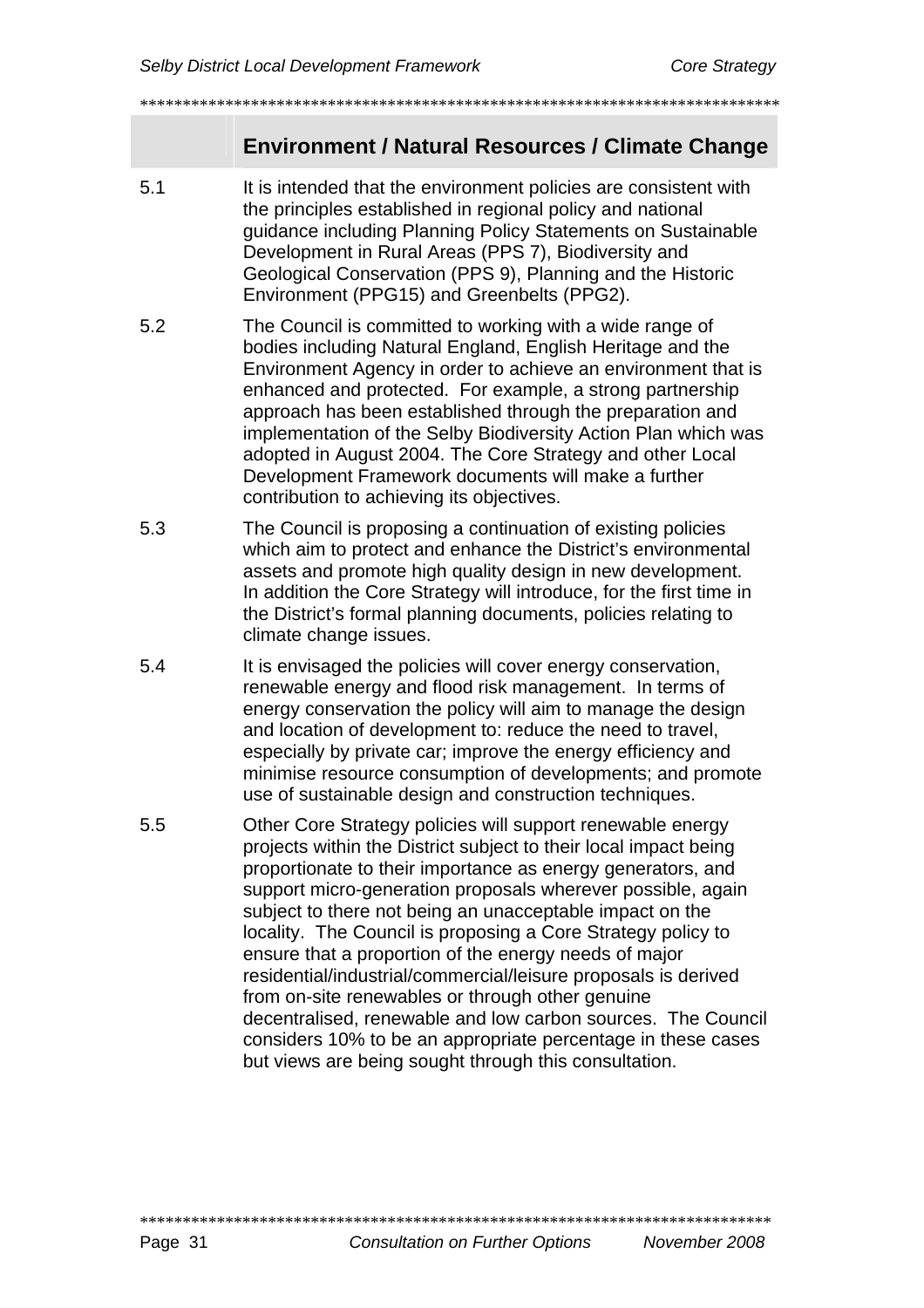## **Question 9**

Do you agree that approximately 10% of the energy requirements of major development schemes should be produced from on-site renewables or from other decentralised renewable or low carbon supplies? If not, should the percentage be higher or lower?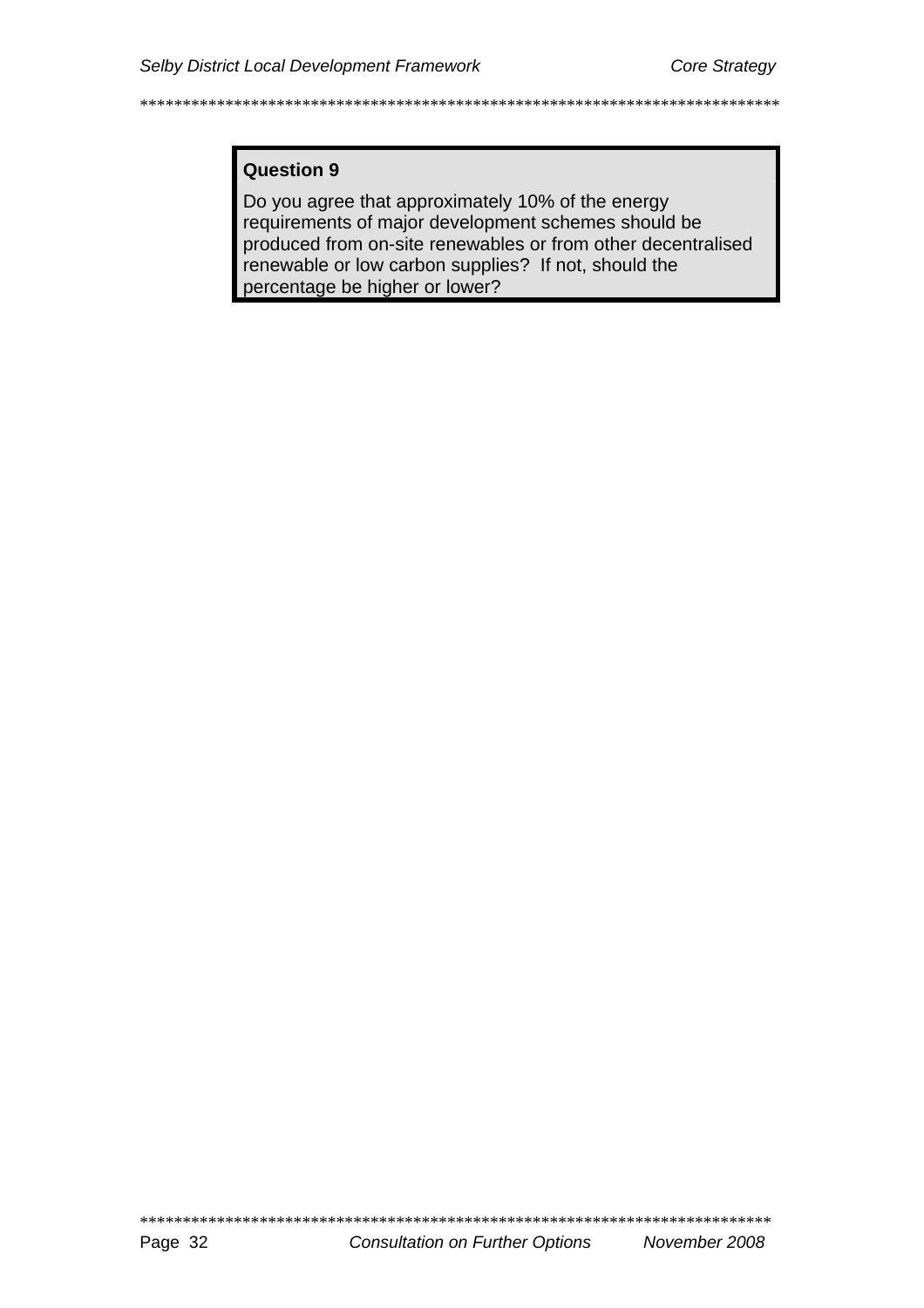# **Sustainable Communities**

- One of the Council's main aims is to encourage the  $6.1$ development of sustainable communities. Creating sustainable communities means encouraging self-sufficiency, as far as practical by:
	- encouraging the best possible level of services and/or access to them; market towns particularly should have thriving centres.
	- providing access to employment as locally as possible:
	- creating an environment in which a healthy lifestyle can be led e.g good access to open space and the countryside and green infrastructure.
	- achieving an appropriate level and mix of housing accommodation, which, as far as practicable, meets the needs of residents, from new entrants into the housing market through to the needs of the elderly;
	- encouraging social inclusion.  $\bullet$
- 6.2 It is important to note that the pursuit of maximum local sustainability may sometimes conflict with a more strategic view of the role of different types of settlements and the relative sustainability of the overall settlement pattern. A balance has to be struck between the desirability of local sustainability and the difficulties/practicalities of achieving that for all types of settlement. The Regional Spatial Strategy emphasises, for example, the greater sustainability of larger settlements and strongly encourages focussing new development in them.
- 6.3 It is intended that the Core Strategy will be mindful of achieving the appropriate balance between the differing functions of settlements. However, within that context, general policies will be introduced to supplement housing, employment and environmental policies and provide encouragement to achieving optimum sustainability at the local level. It is intended that the Core Strategy will contain policies to protect and strengthen the role of town centres and local services; to encourage the development of appropriate infrastructure to accompany new development: and to ensure that the housing and accommodation needs of all sections of the local community are met.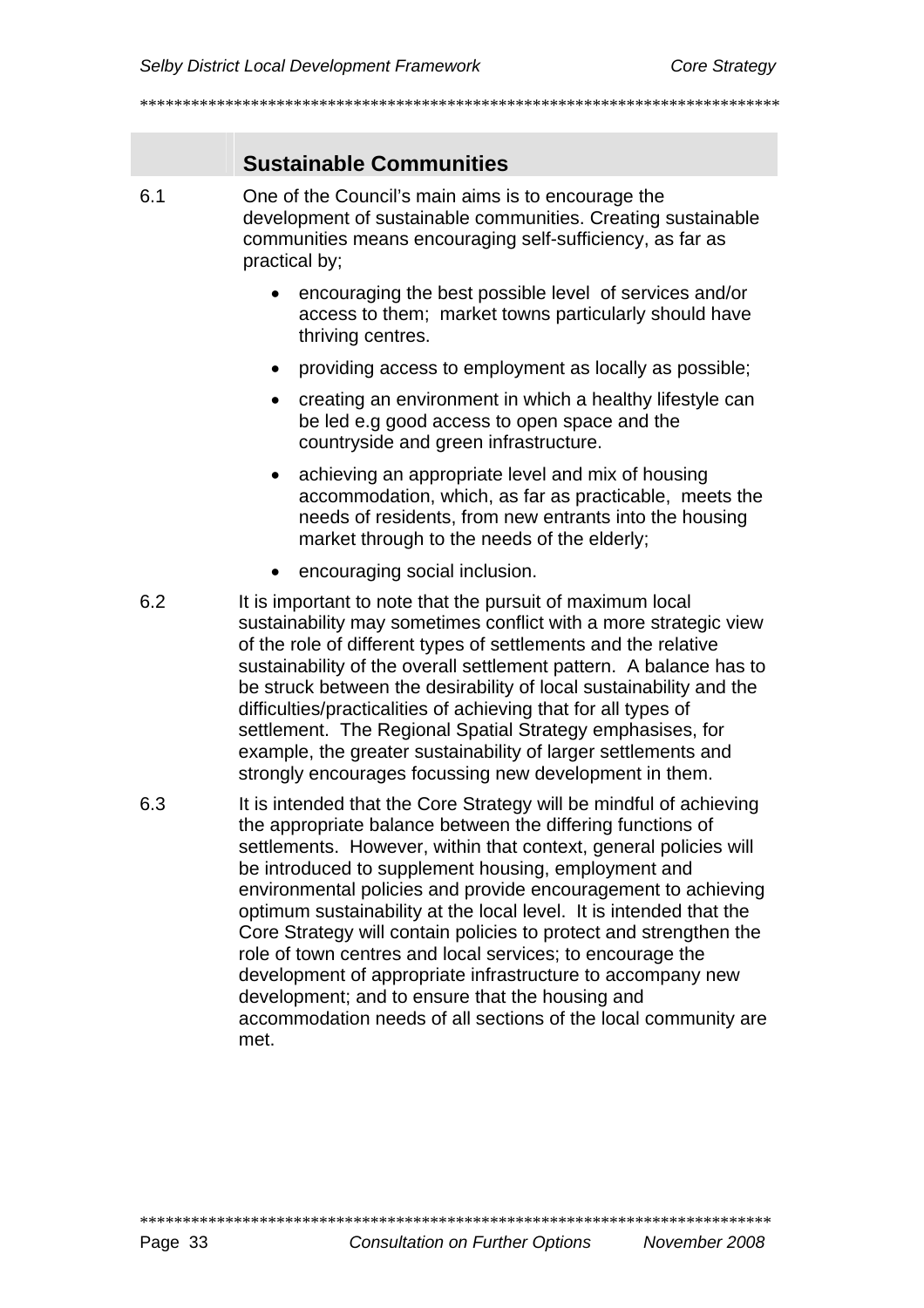#### **Infrastructure Provision**

- $6.4$ The Core Strategy policies on infrastructure provision will further develop policies currently established in the Selby District Local Plan. The Government has introduced an initiative on 'green infrastructure' and new legislation on funding infrastructure - the Community Infrastructure Levy.
- 6.5 'Green Infrastructure' is an increasingly used term applying to the establishment of networks of linked open spaces and green corridors running through urban, suburban, urban fringe and rural areas. The concept gives strategic direction to what has often been in the past a more piecemeal approach to the provision and conservation of green assets.
- 6.6 The Regional Spatial Strategy places considerable emphasis on green infrastructure and includes reference to it in the Core Approach (Policy YH8). Improving the green infrastructure of the District forms an integral part of the Council's priorities for creating a healthy and green environment, and future Local Development Framework plans will be expected to embrace the concept and identify opportunities for enhancement. Priority will be given to maximising opportunities for green infrastructure as part of the development of the strategic sites in Selby and other major development proposals.
- 6.7 The Council is interested in your views on where 'green' infrastructure' could be enhanced or developed further in your locality.

#### The Community Infrastructure Levy

 $6.8$ The Community Infrastructure Levy is being introduced by Government to ensure that funding is obtained as part of the development process to provide for the increasing infrastructure needs of local communities, as they accommodate further growth. The legislation makes it incumbent on local authorities to indicate in their Core Strategies how they will operate the Levy within their District and their priorities for using the funding obtained. In order to assist in formulating the Council's approach to the Levy, it wishes to obtain views on the priorities for infrastructure expenditure in the District.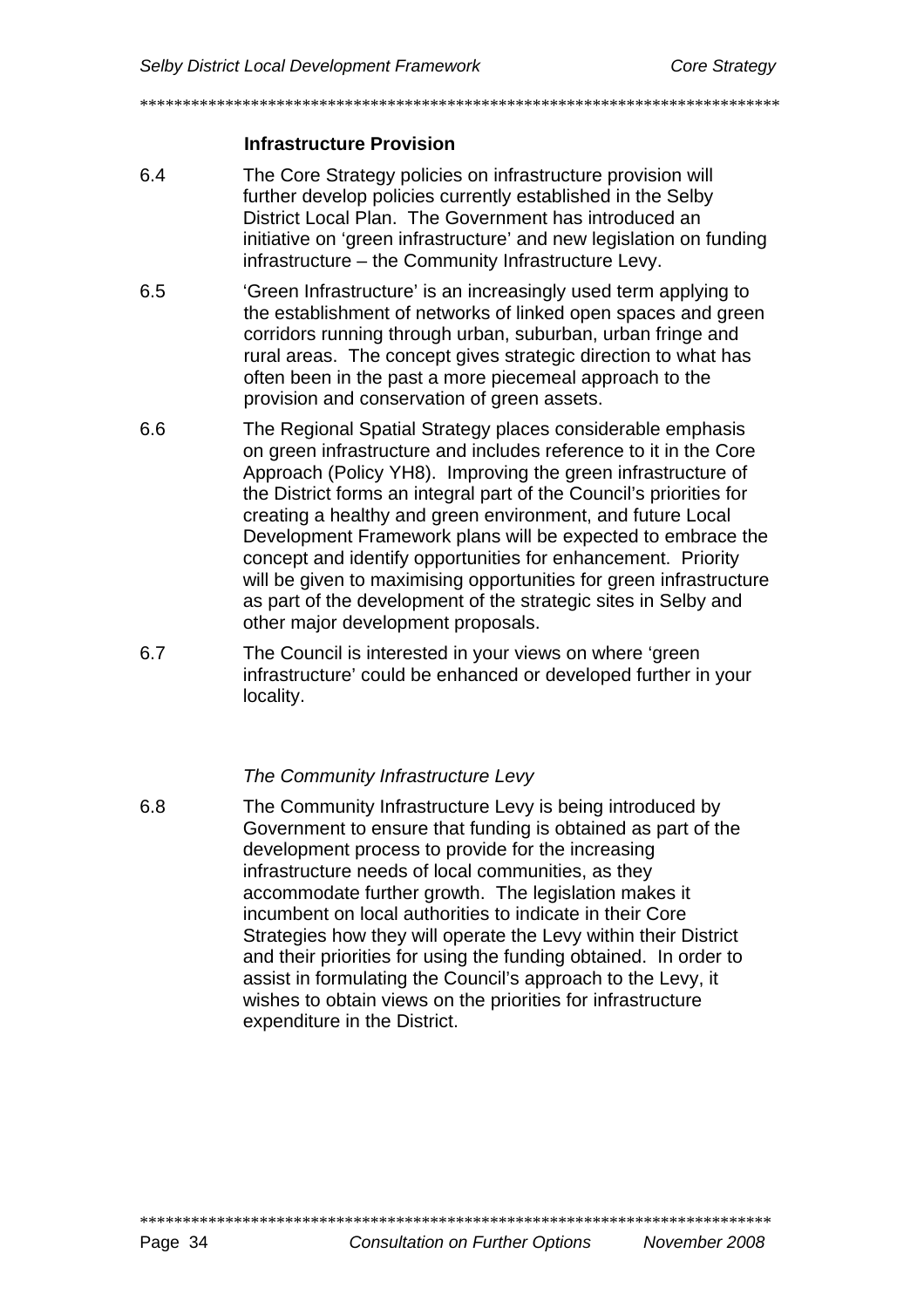#### Question 10

The Government is introducing a Community Infrastructure Levy on new development. Please indicate your priorities for using the funding received from the Levy.

**Broadband** 

**Community facilities** 

Cycling and walking infrastructure

**Education** 

Green infrastructure

Health

Public Realm

Rail and bus infrastructure

**Recreation Open Space** 

Recycling

Road infrastructure

Other (please specify)

## **Question 11**

Do you have any views on opportunities to enhance or create green infrastructure?

#### **Housing Mix**

- 6.9 A good mix of housing accommodation appropriate to the needs of the settlement can make an important contribution to achieving a more sustainable community. As far as practicable, the aim should be to meet the local needs of residents, from new entrants into the housing market through to the needs of the elderly. In general, the larger the settlement the easier it should be to achieve a comprehensive mix.
- 6.10 It is intended that Core Strategy policies will encourage the provision of an appropriate mix of dwellings. The Council is undertaking a comprehensive Strategic Housing Market Assessment (SHMA) in order to provide an improved evidence base from which to implement the policy and views are sought through this consultation on the need for particular types of housing within your locality and the District.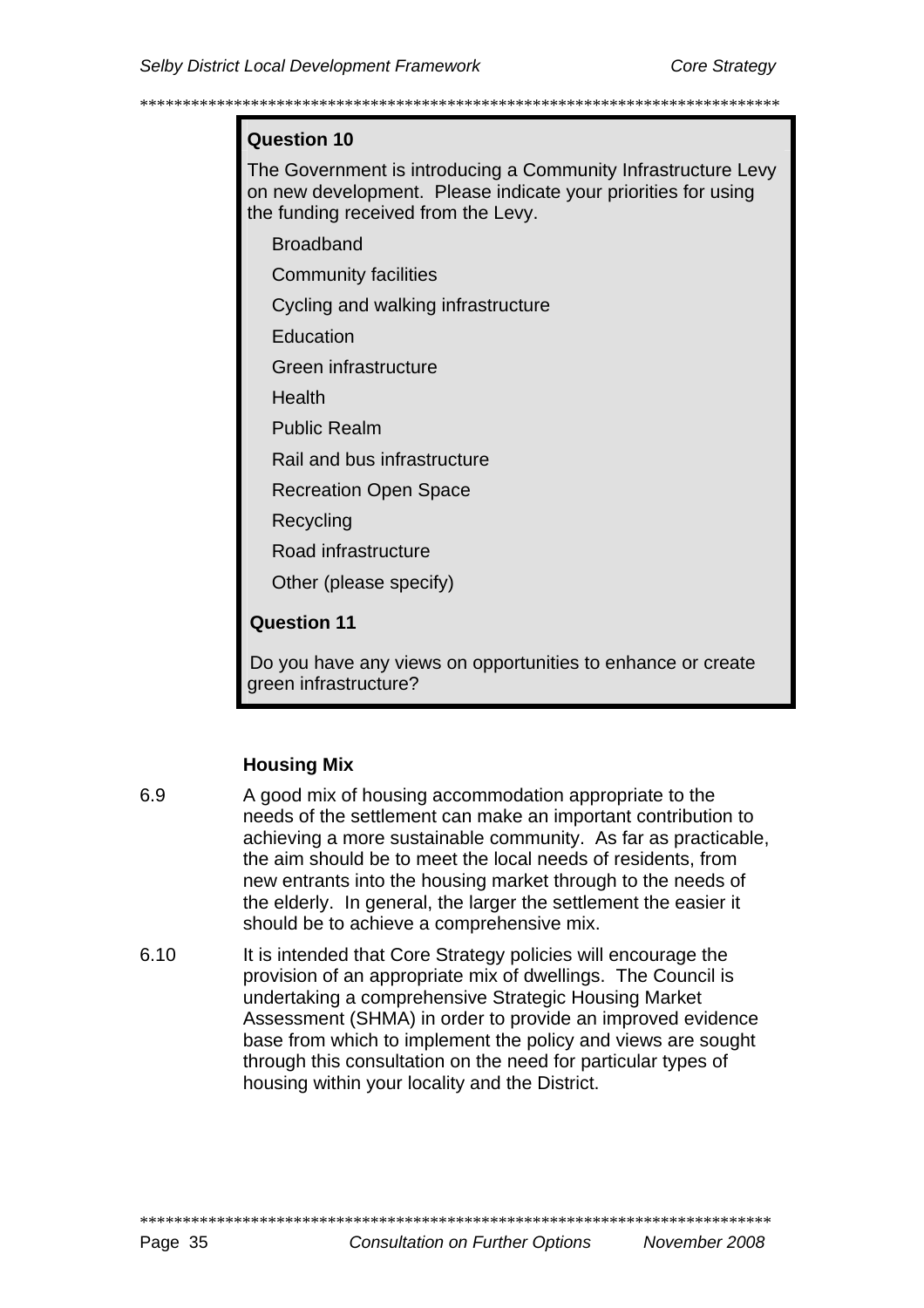# **Question 12**

Do you consider that

- a) More housing should be in the form of small dwellings (flats and terraced housing), or
- b) More housing should be in the form of 3-4 bedroom family houses?

## **Gypsies/Travellers and Travelling Showpeople**

- 6.11 In catering for the needs of all sections of the community, the Council will also take into account the needs of particular groups such as gypsies, travellers and travelling showpeople. An assessment has been made for North Yorkshire authorities<sup>3</sup> which indicates that there are currently between 151 and 172 gypsy and traveller households living in Selby District, most of whom live in conventional housing, while authorised sites (Common Lane, Burn and Racecourse Lane, Carlton) provide a combined total of 24 pitches.
- 6.12 Based on the number of existing concealed households, projected demand and the number of households expressing a preference to move from authorised / non authorised sites into housing, the assessment identifies a need for 55 additional pitches in the North Yorkshire sub region in the period up to 2015, of which 20 are required in Selby District.
- 6.13 The Council intends to include a policy in the Core Strategy advocating the provision of these pitches together with some general quidance on how and where the need should be met. Any appropriate allocation of new provision will be identified through an Allocations DPD. It is anticipated that at least two additional sites will need to be provided since Government Guidance advocates the provision of sites of between  $6 - 12$ pitches and this also reflects the clearer preference for smaller sites expressed by those interviewed during the assessment.

<span id="page-38-0"></span><sup>3</sup> Gypsy and Traveller Accommodation Assessment- North Yorkshire Sub-Region (May 2008)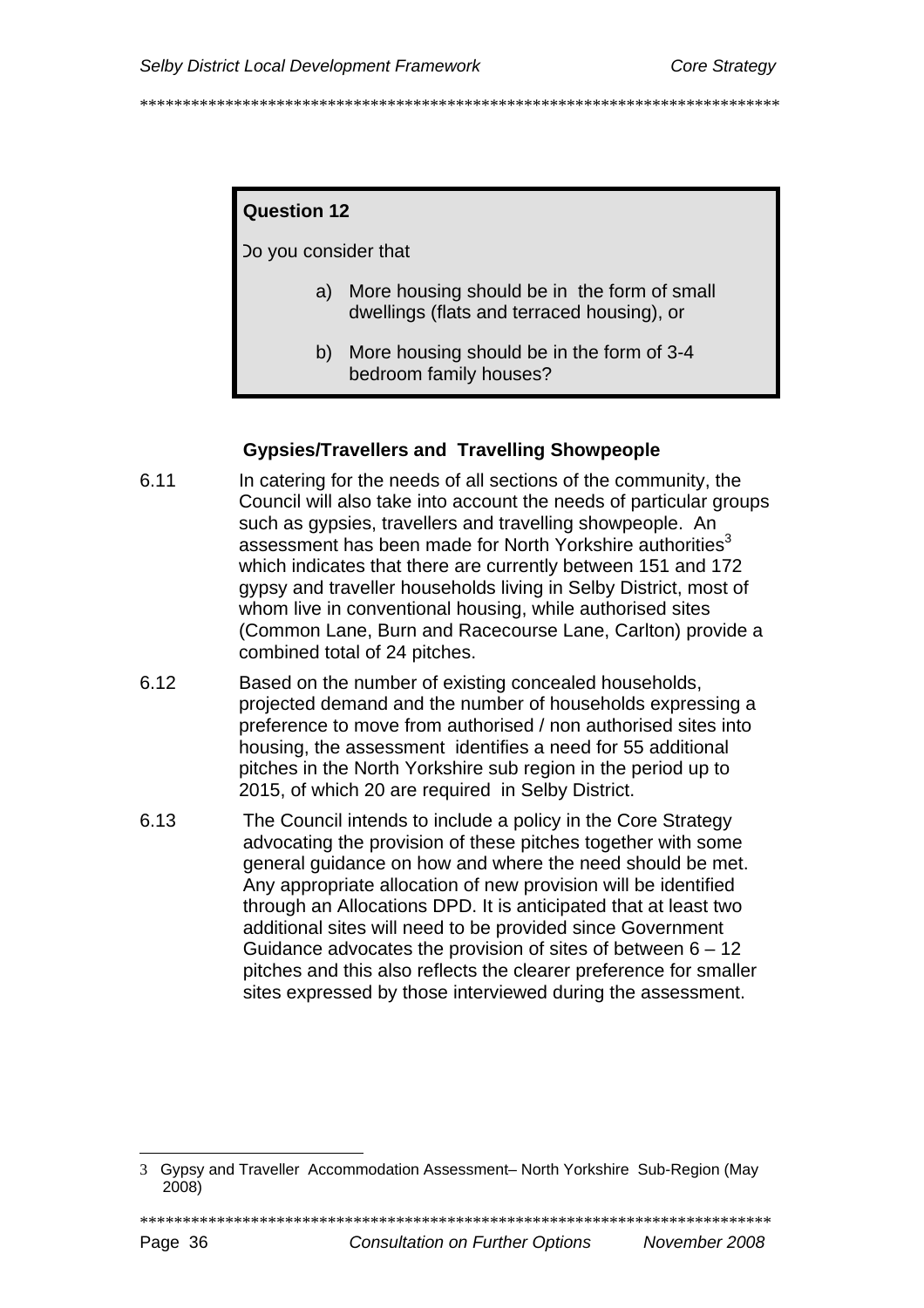#### Question 13

In making appropriate provision for gypsies and travellers, do you agree or disagree with the following options?

- Option A New sites should be spread across the District.
- Option  $B -$  new sites should be located in or close to the towns and Primary Villages.
- Option  $C -$  Expanding the existing sites.

# Question 14

Do you agree or disagree with the following options?

- Option A Sites should be sought that accommodate between eight and twelve pitches.
- Option B Individual pitches should be encouraged to allow flexibility and choice for gypsies and travellers distributed across the District.
- Option  $C A$  combination of A and B; one site of between 8 and 12 pitches plus individual pitches.

#### **Travelling Showpeople**

- 6.14 Although not recognised as a distinct ethnic group, travelling showpeople travel extensively and therefore live, almost exclusively in wagons. During the winter months these are parked up in what was traditionally known as 'winter quarters'. These yards are now often occupied all year round by some family members.
- 6.15 The North Yorkshire assessment found the number of responses from travelling showpeople living in the sub-region was too small to able to provide a reliable assessment of accommodation required. However, from those that did respond, there was an indication that new yards/living quarters may be needed in the York and Selby District areas.

#### Question 15

The indications are that only limited provision is required within Selby District for travelling showpeople. If provision is required, should an area of search be?

- Option A In or close to the towns of Selby, Tadcaster or Sherburn in Elmet.
- Option B In close proximity to the strategic road network (such as the M62, A1 and A64).